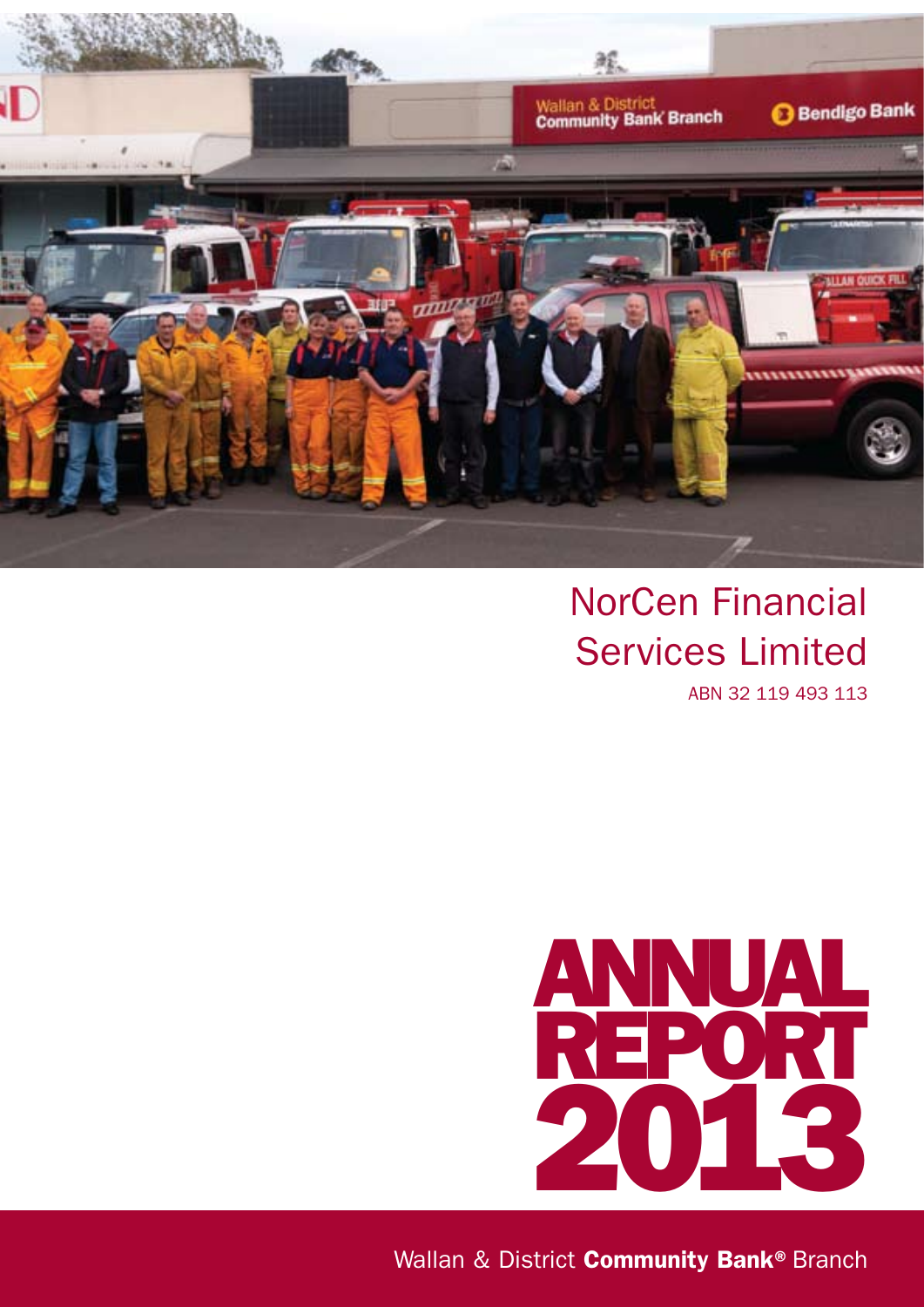# NorCen Financial Services Limited – Board of Directors



Greg Marshall Wally Mott





Peter Roylance



Peter Graham



David Wheeler



David Pettman



David Ford



Bruce Nicholls





Andrew Skora Sue Marstaeller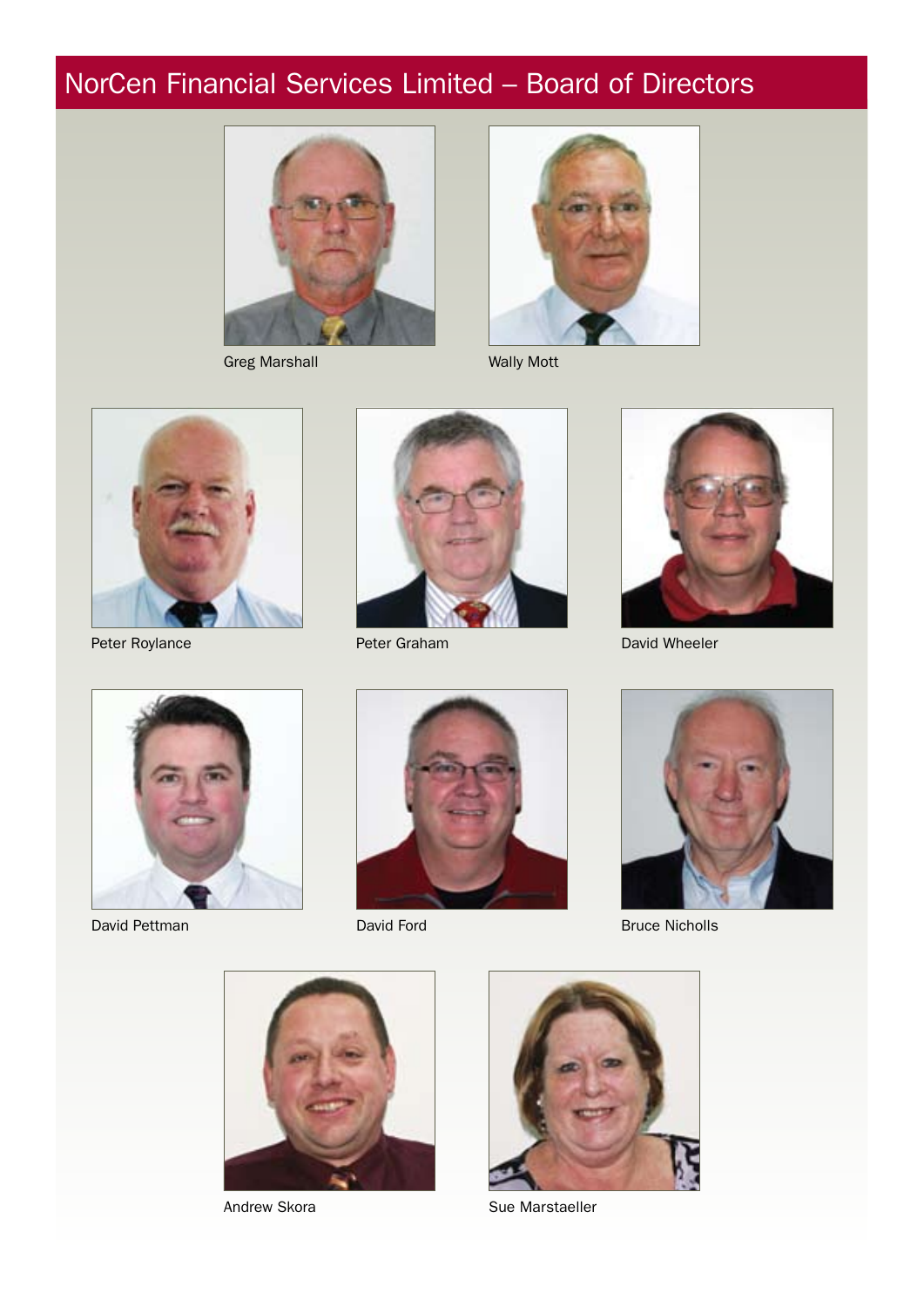# **Contents**

| <b>Chairman's report</b>           | 2  |
|------------------------------------|----|
| <b>Manager's report</b>            | 3  |
| Donations, sponsorships and grants | 4  |
| Directors' report                  | 5  |
| Auditor's independence declaration | 11 |
| <b>Financial statements</b>        | 12 |
| Notes to the financial statements  | 16 |
| Directors' declaration             | 36 |
| Independent audit report           | 37 |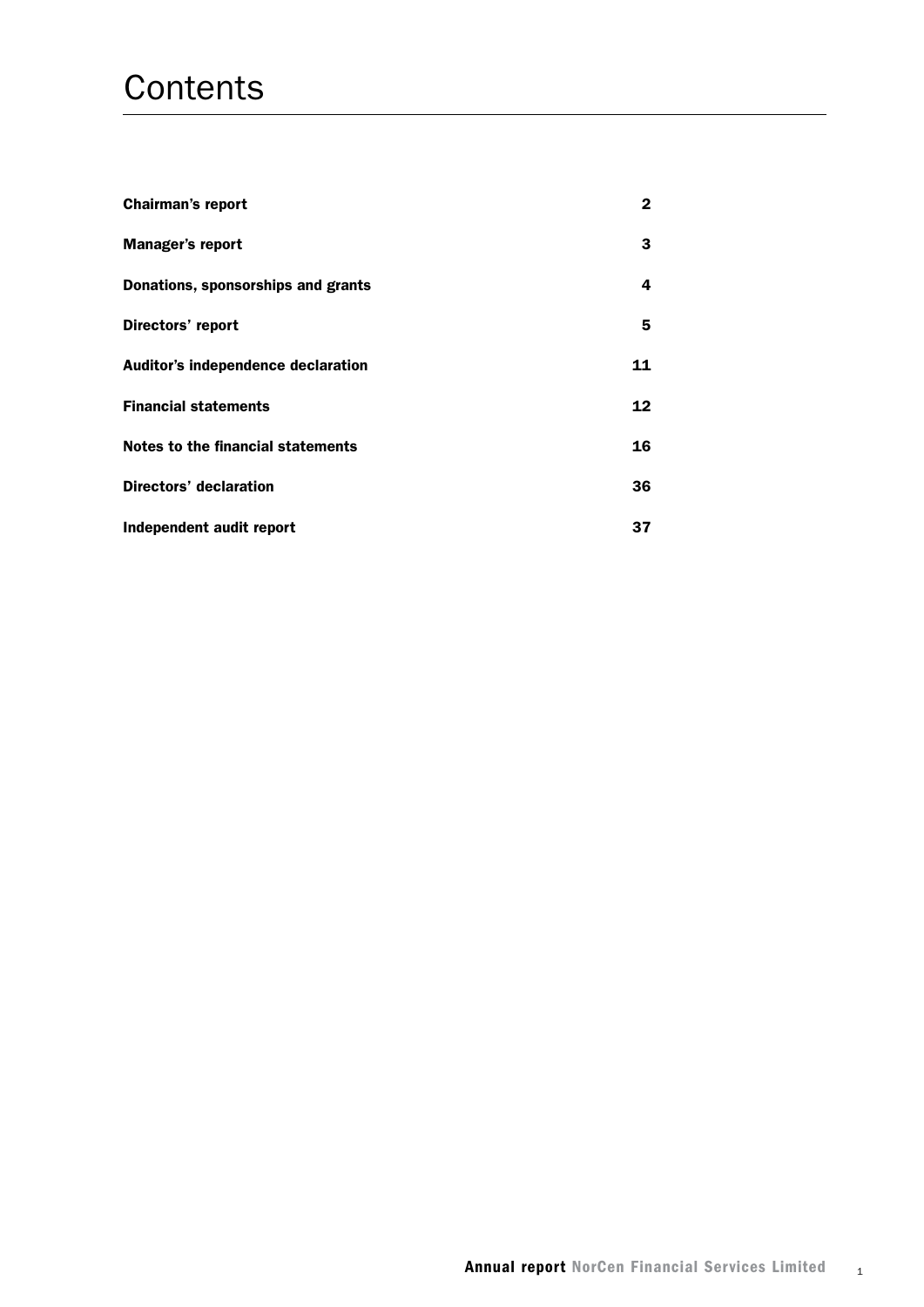# Chairman's report

### For year ending 30 June 2013

It is with pleasure I bring you the Chairman's report for 2012/13. This has been a year of strong growth and activity for the Wallan & District Community Bank® Branch. Our Chairman, Peter Graham retired at the end of June to take on personal challenges, leaving a large hole in the organisation. Peter served this Board as a Director, Secretary and as Chairman for over seven years and we sincerely thank him for his leadership and the skills he brought to make this branch the success it is today. We miss him greatly already.

We were lucky to have had three new Directors come onto the Board during the year, Bruce Nicholls, David Wheeler (elected at the AGM), and David Ford, who joined the Board when our Secretary Denise Daday retired for personal reasons during the year. These gentlemen have brought skills and knowledge to the Board making it a well rounded, experienced team who work well together. It is a pity the gender balance is out of skew, but we will be working to correct this. We thank Denise for her hard work during the two and half years she served as Secretary to the Board.

We have since recruited Georgina Davie to take on the role as Secretary, in a part time capacity, and she has brought some great new skills to the Board and we welcome her expertise in making our jobs that little bit easier. Wally Mott, after serving in the position of Treasurer for over seven years, has decided to take a back seat for a short time and David Wheeler has taken up the mantle. We thank Wally for carefully and expertly guiding our Board through the early years to have us in a position where we will have over \$2 million in income in the coming year, as well as being the envy of many other **Community Bank®** branches across Australia.

Due to Peter's retirement, I was elected as Interim Chair until the Annual General Meeting (AGM). I take great pride in leading this team of Directors along with our Manager and staff at the Wallan & District Community Bank® Branch who are all endeavouring to grow our business which assists our community.

We increased our staff levels with four new faces who fitted right into the tight knit team we have developed. One of our staff had a baby and another there's another on the way soon. We now employ 11 people from our original four staff, adding to the economy and employment of the area. More importantly, we have been able, with good training and management, to promote all staff to a higher level during this year. Our staff are friendly, committed and go way above and beyond for their customers as well as the organisation.

We have committed to purchase a new building in Kilmore to open our new branch venture thus adding to the benefit of that town, economically and visually. The Prospectus will be launched very soon and share sales will be open to the public. With the opening of the new branch still some time away, we were able to secure temporary premises to bring to our Kilmore customers most of the bank's services, before the branch opens in 2014. Customers are able to open accounts, take out loans, collect a Share Prospectus (when available) as well as other bank services (except deposits). This gives us a good head start, enabling us to start donating money to community groups sooner.

I wish to thank my fellow Directors for the time commitment they give to this company as volunteers to make this Community Bank<sup>®</sup> branch the envy of Community Bank® branches throughout Australia. We look forward to many exciting new happenings in 2014, with our expansion coming to fruition. All this could not be possible without our Manager Kevin Hannam at the helm, who holds the whole enterprise together. We sincerely thank Kevin who goes above and beyond for the Directors, his girls and his customers. We are extremely grateful to have his experience and expertise running our branch.

Here's to an exciting 2014.

Martaelle

Sue Marstaeller Interim Chairman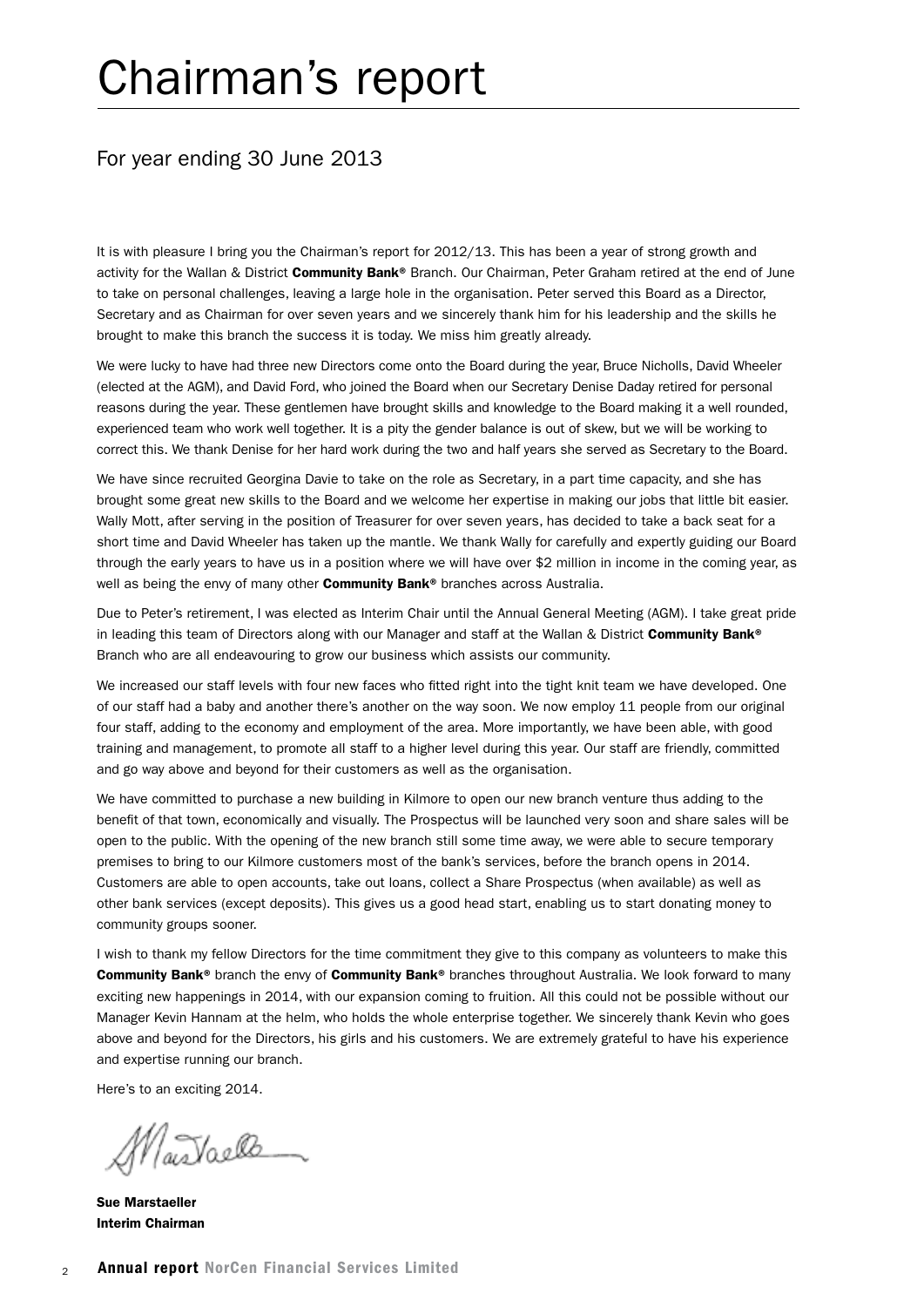# Manager's report

## For year ending 30 June 2013

When you choose to bank with your local **Community Bank**® branch, you're making a decision that benefits you and your community. This is evidenced by our sponsorships and grants of \$336,000 awarded in the last financial year to local schools, sports clubs, fire brigades and not for profit organisations. Our patient shareholders have also been rewarded with a one for one bonus issue and dividends.

The Wallan & District Community Bank® Branch again exceeded budgets and expectations with growth in business of \$30.2 million. The branch now holds in excess of \$160 million of local business. Income is up 37%, Loans up 29%, Deposits 2.5% and we recorded a profit of \$529,000. Anyone who comes into this branch will know how this is all possible. We have a friendly, committed team who go above and beyond our customers expectations. Tracey, Kirsty, Kate (on maternity leave), Laura, Michelle and our new girls, Leanne, Stacey, Shelley and Erin are an absolute pleasure to work with and provide you with a standard of service you just don't get from other banks. That is why we are as successful as we are, and why the Wallan and District community benefits from this success. Saying this, we still need the continued support of our local community groups and their members to keep this momentum going.

The next 12 months will be hectic and exciting. We will have a new **Community Bank®** branch opening in Kilmore early next year. Support to the community via sponsorships and grants will grow. Our staff will have opportunities to further advance their careers. Every full time staff member has received a promotion in the last twelve months which is a testament to their work ethic and abilities. The Wallan branch continues to grow at a rate which all other Community Bank<sup>®</sup> branches envy.

To achieve what we have, it has taken more than hard work and great customer service. We need a hard working cohesive Board which in our case we have. The Board members all give a great deal of their personal time to administer a business that will turn over in excess of \$2 million in income in the next 12 months. There are a number of exciting projects about to commence which will need an even greater time commitment from this dedicated Board previously led by Peter Graham. It was a shame to see Peter resign as the Chair of NorCen Financial Services Limited. He was a great support to me and the team and he will be missed. The team at Wallan have an excellent working relationship with the Board and Bendigo and Adelaide Bank.

We all look forward to the future and what we can achieve as a **Community Bank®** branch. The local community will continue to benefit from our success for years to come and we look forward to the continued reciprocal support of our local community.

Kevin Hannam Branch Manager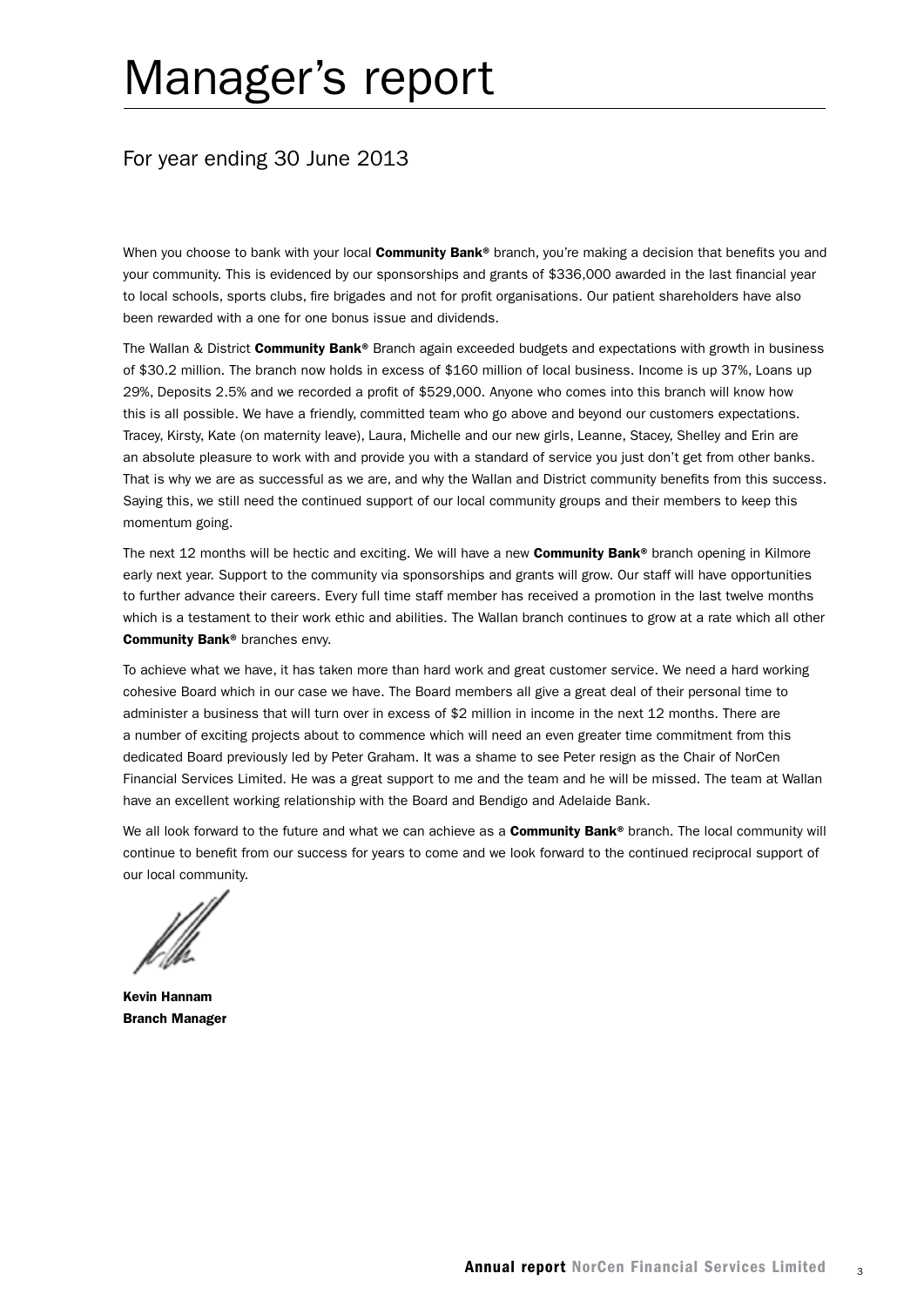# Donations, sponsorships and grants

## For year ending 30 June 2013

| Beveridge Primary School                    | Neighbourhood Watch                        |
|---------------------------------------------|--------------------------------------------|
| <b>Broadford Amateur Theatrical Society</b> | <b>Pyalong Netball Club</b>                |
| <b>Broadford Fire Brigade</b>               | Riding for Disabled (RDA) Seymour          |
| <b>Broadford Football and Netball Club</b>  | Rotary Club Southern Mitchell              |
| <b>Broadford Golf Club</b>                  | Royals Cricket Club                        |
| <b>Broadford Junior Football Club</b>       | Salvation Army Pathways                    |
| <b>Broadford Primary School</b>             | St Patricks Primary School                 |
| Clonbinane Fire Brigade                     | <b>Transition Wallan</b>                   |
| Darraweit Guim Fire Brigade                 | <b>Upper Plenty Primary School</b>         |
| <b>Enterprise Foundation</b>                | Variety Club Victoria                      |
| Glenaroua Fire Brigade                      | Wallan and District Cricket Club           |
| GoPos Subsidy                               | Wallan Basketball Club                     |
| Kalkallo Fire Brigade                       | Wallan Chamber of Commerce                 |
| Kilmore Agricultural Society                | Wallan Fire Brigade                        |
| Kilmore Broadford Netball Association       | Wallan Football and Netball Club           |
| Kilmore Country Music Festival              | Wallan Kindergarten                        |
| Kilmore Cricket and Recreation Reserve      | Wallan Playgroup                           |
| Kilmore Cricket Club                        | Wallan Primary School                      |
| Kilmore Fire Brigade                        | Wallan Public Hall Community Group         |
| Kilmore Golf Club                           | Wallan Secondary College                   |
| Kilmore Historical Society                  | Wandong Fire Brigade                       |
| Kilmore Junior Football Club                | Wandong-Heathcote Junction Community Group |
| Kilmore Mechanics Institute                 | Wandong Junior Football Club               |
| Kilmore Mens Shed                           | Wandong Milo Cricket                       |
| Kilmore Racing Inc.                         | <b>Wandong Primary School</b>              |
| Kilmore Tennis Club                         | Wandong Public Hall                        |
| Mitchell Community Radio                    | Wandong Stadium Project                    |
| Mitchell Rangers Soccer Club                | Wandong What's News                        |
| Mitchell Shire                              | Willomavin Primary School                  |
| Mount Piper Primary School                  |                                            |

Total for 2013 - \$335,454 (excluding GST)

Total since opening 22 June 2007 - \$823,591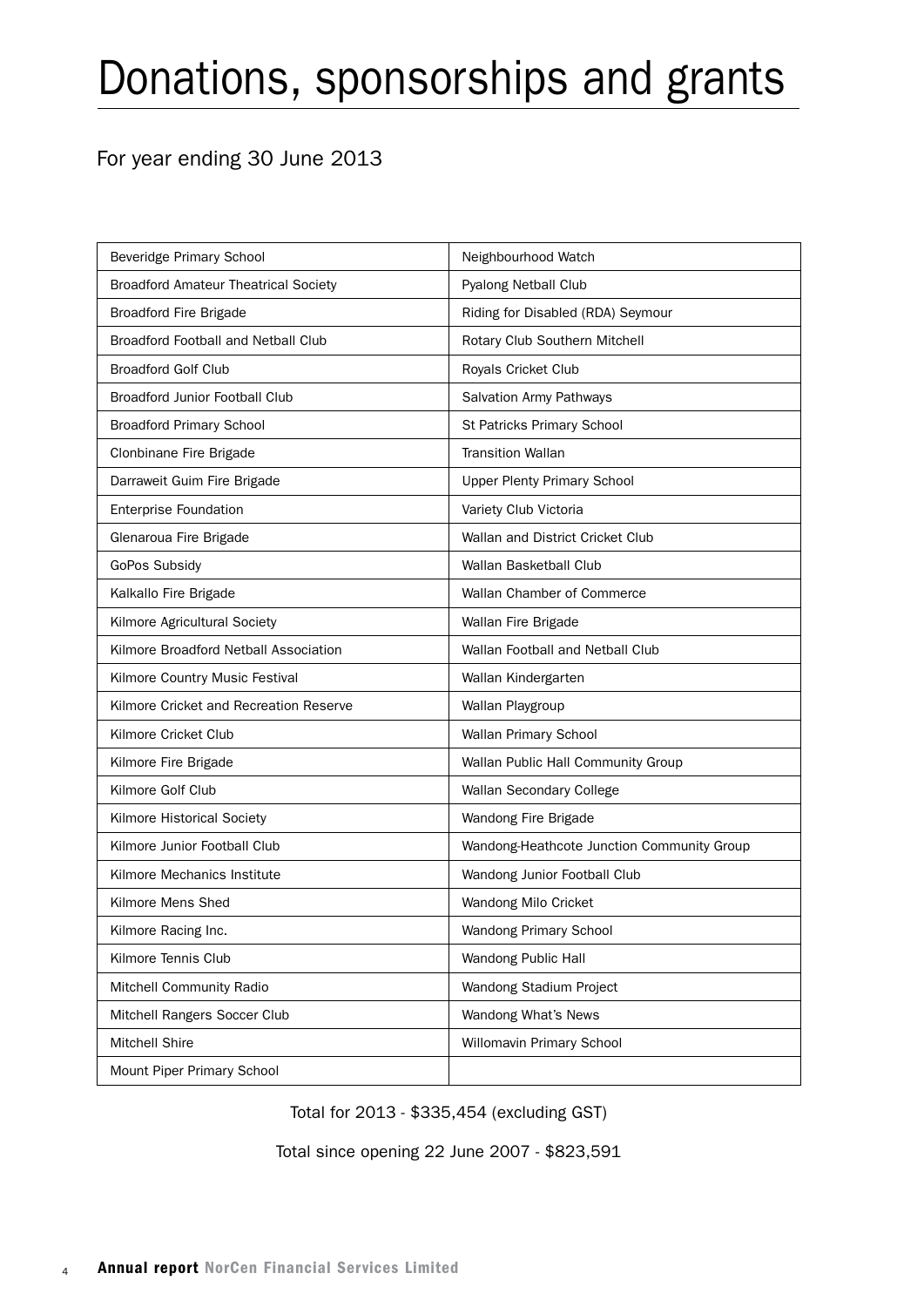## For the financial year ended 30 June 2013

Your Directors submit their report of the company for the financial year ended 30 June 2013.

#### Directors

The names and details of the company's Directors who held office during or since the end of the financial year are:

| Name and position held                                                                                               | <b>Qualifications</b> | <b>Experience and other Directorships</b>   |
|----------------------------------------------------------------------------------------------------------------------|-----------------------|---------------------------------------------|
| <b>Peter Roylance</b><br><b>Director</b>                                                                             |                       |                                             |
| <b>Electrical Supervisor</b><br>Board member since May 2006                                                          |                       |                                             |
| <b>Peter Graham</b><br>Chairman<br>Small Business Operator<br>Board member since May 2006<br>Resigned 30 June 2013   |                       |                                             |
| <b>Susan Marstaeller</b><br>Director<br>Office Administrator<br>Board member since May 2006                          |                       | <b>Councillor Mitchell Shire South Ward</b> |
| <b>Walter Mott</b><br><b>Director</b><br><b>Businessman</b><br>Board member since May 2006                           |                       |                                             |
| Andrzej Skora<br><b>Director</b><br>Accountant<br>Board member since May 2006                                        | B. Bus (Acc)          |                                             |
| <b>Greg Marshall</b><br><b>Director</b><br>Retired<br>Board member since February 2010                               |                       |                                             |
| <b>Denise Daday</b><br><b>Director</b><br>Businesswoman<br>Board member since March 2011<br>Resigned 5 February 2013 |                       |                                             |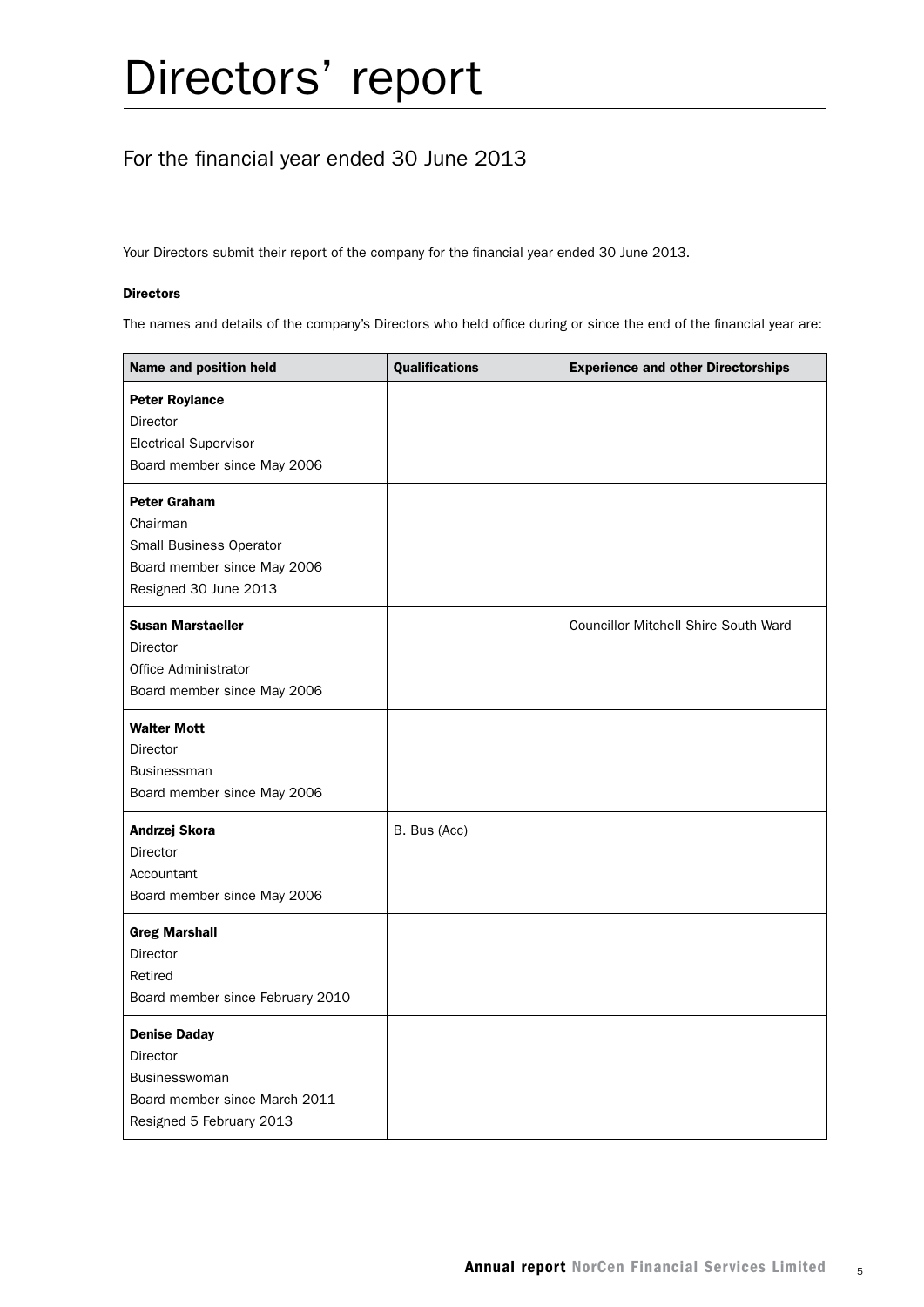#### Directors (continued)

| <b>David Pettman</b><br><b>Director</b><br><b>Administration Manager</b><br>Board member since June 2011 |                                 |                                         |
|----------------------------------------------------------------------------------------------------------|---------------------------------|-----------------------------------------|
| <b>Bruce Nicholls</b><br><b>Director</b><br><b>Businessman</b><br>Appointed 13 November 2012             | B. Com (Economics)<br>Dip. Bus. | Director, Port of Melbourne Corporation |
| <b>David Wheeler</b><br>Director<br>Retired<br>Appointed 13 November 2012                                |                                 |                                         |
| <b>David Ford</b><br>Director<br>Senior OH&S Advisor<br>Appointed 05 February 2013                       |                                 |                                         |

Directors were in office for this entire year unless otherwise stated.

Directors WH Mott and D Wheeler have a beneficial interest in a commercial development which includes the site being purchased for the future Kilmore & District Community Bank® operation.

#### Principal activities

The principal activities of the company during the course of the financial year were in providing Community Bank<sup>®</sup> services under management rights to operate a franchised branch of Bendigo and Adelaide Bank Limited.

There has been no significant changes in the nature of these activities during the year.

#### Review of operations

The profit of the company for the financial year after income tax was \$374,942 (2012: \$121,953), which is a 207% increase as compared with the previous year.

The net assets of the company have increased to \$1,136,459 (2012: \$835,047). The increase is largely due to improved operating performance of the company.

#### Dividends

|                                              | Year ended 30 June 2013 |        |
|----------------------------------------------|-------------------------|--------|
|                                              | <b>Cents per share</b>  |        |
| Dividends paid in the year (final dividend): | 4.5                     | 73.530 |

#### Significant changes in the state of affairs

No significant changes in the company's state of affairs occurred during the financial year.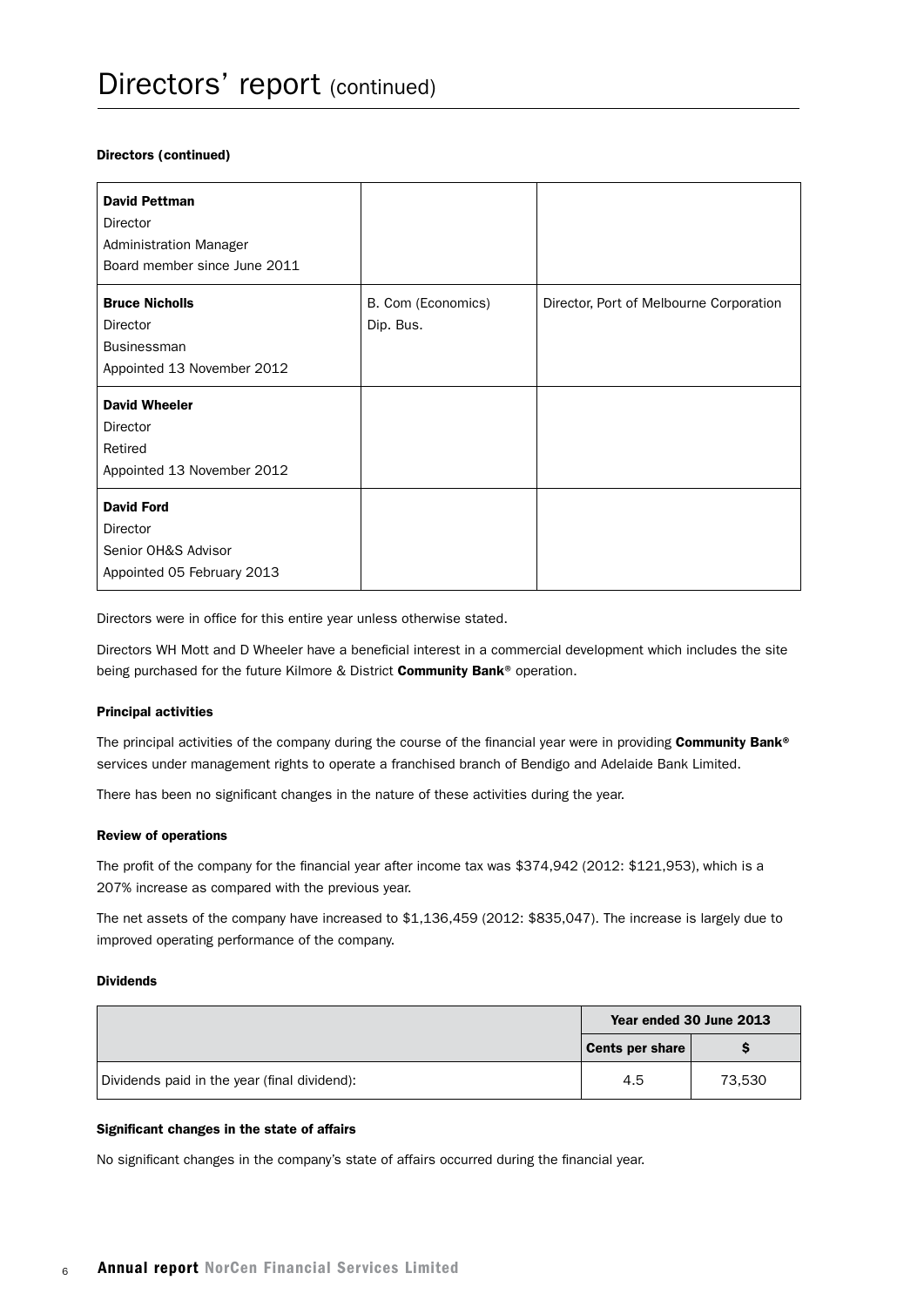#### Events subsequent to reporting date

The company is in the process of opening a branch in Kilmore. The new branch will incur costs and losses during it's establishment period. Furthermore the company has signed a contract for the purchase of premises in Kilmore to operate the franchise of the Kilmore & District Community Bank® Branch. This will not materially affect the ability of the company to gift, donate or sponsor community group as at a level equivalent to last year. Nor will it affect the ability of the company to pay a dividend to shareholders. The long term affect will be that the company will own its own premises, which will remove the instability of rent increases each year and providing long term gains for the company.

#### Remuneration report

#### Remuneration policy

The Board of NorCen Financial Services Ltd will pay Directors fees per financial year to cover Directors out of pocket expenses they incur in the course of their role as a Director of NorCen. This includes minor travel, and phone calls. Other claims for Conventions and/or Board approved functions are also claimable separately. Each Director will be paid for one position regardless of how many positions they hold and will be paid with the higher position's remuneration package.

NorCen Financial Services Limited Directors will only be paid once the Board has issued a dividend to shareholders. The Director will only be paid if a volunteer holds the position not an employee or contractor. The fees are to be reviewed each August by the Board to recommend as a resolutions to the Annual General Meeting in November for approval by shareholders.

The amounts are to be paid for the financial year in March of the year after approval of the Board and the shareholder at an Annual General Meeting. Chairs of each committee are to ensure that the KPI's for each committee are kept up to date and that all Directors on their committee are equally contributing.

- i. Chairman of the company receives \$4,000, and
- ii. Deputy Chairman of the company receives \$1,000, and
- iii. Secretary of the company receives \$3,000, and
- iv. Treasurer of the company receives \$3,000, and
- v. Sub Committee Chairs of the company receives \$1,000, and
- vi. Ordinary Directors of the company receives \$500

These amounts are subject to superannuation guarantee payments. If a Director leaves or commences service on the Board during the financial year a pro rata fee will be paid for time served during that year.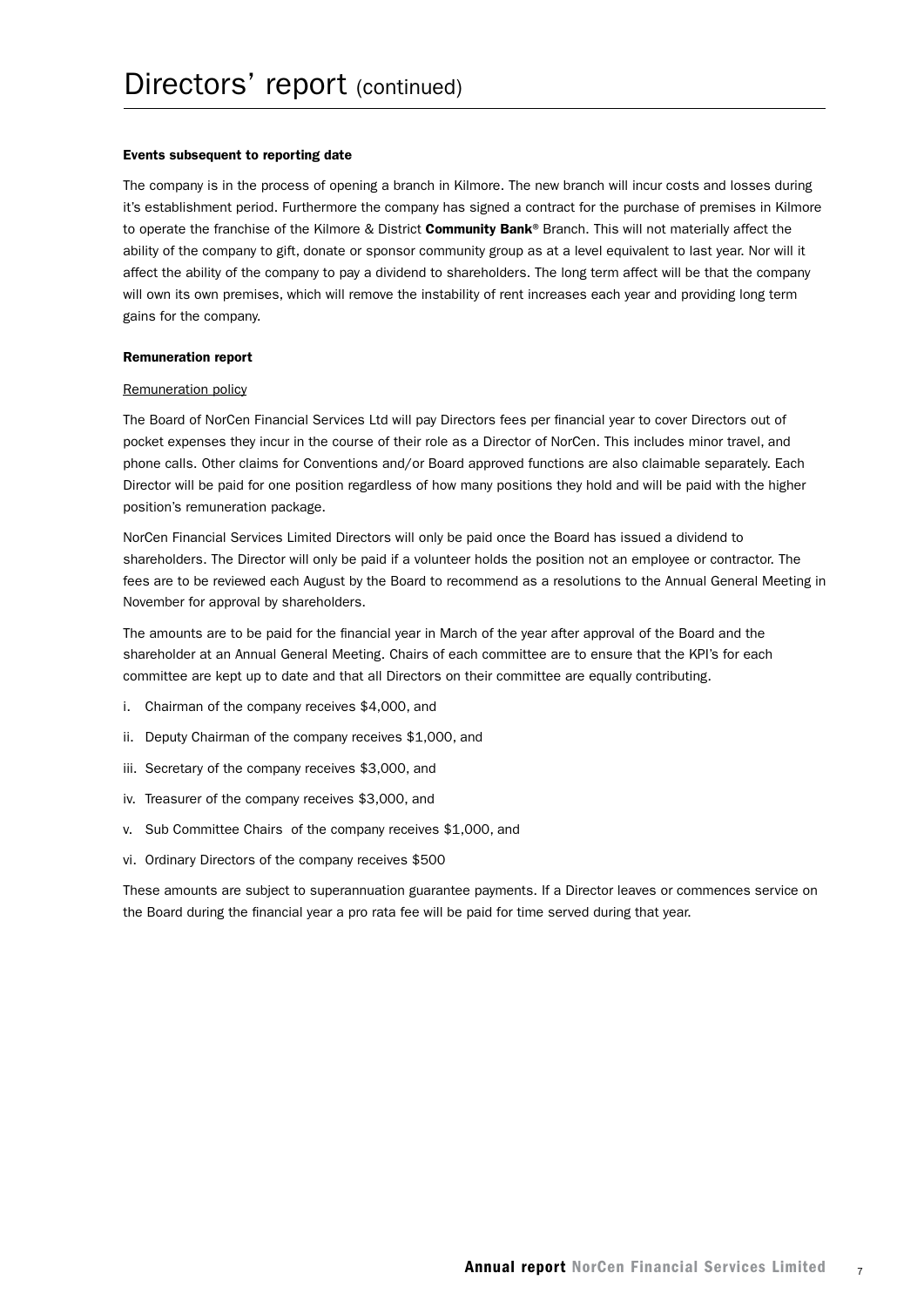#### Remuneration report

Remuneration benefits and payments

| <b>Directors' fees</b>            | <b>Primary</b><br>benefits<br>salary & fees<br>2013<br>\$ | <b>Primary</b><br>benefits<br>salary & fees<br>2012<br>\$ |
|-----------------------------------|-----------------------------------------------------------|-----------------------------------------------------------|
| Peter Roylance                    |                                                           |                                                           |
| Peter Graham (resigned 30/06/13)  | 4,360                                                     | 4,360                                                     |
| Susan Marstaeller                 | 1,090                                                     | 1,090                                                     |
| <b>Walter Mott</b>                | 3,270                                                     | 3,270                                                     |
| Andrzej Skora                     | 5,056                                                     | 1,090                                                     |
| <b>Greg Marshall</b>              | 1,308                                                     | 1,000                                                     |
| Denise Daday (resigned 05/02/13)  | 2,180                                                     | 3,270                                                     |
| David Pettman                     | 3,139                                                     | 726                                                       |
| <b>Bruce Nicholls</b>             | 727                                                       |                                                           |
| David Wheeler                     | 727                                                       |                                                           |
| David Ford (appointed 05/02/13)   | 818                                                       |                                                           |
| Trevor Tobias (resigned 01/02/12) |                                                           | 635                                                       |

#### Remuneration benefits and payments

Other than detailed below, no Director has received or become entitled to receive, during or since the financial year, a benefit because of a contract made by the company, controlled entity or related body corporate with a Director, a firm which a Director is a member or an entity in which a Director has a substantial financial interest. This statement excludes a benefit included in the aggregate amount of emoluments received or due and receivable by Directors shown in the company's accounts, or the fixed salary of a full-time employee of the company, controlled entity or related body corporate.

Newspaper House Pty Ltd and James Yeates Printing Pty Ltd, of which Walter H Mott is a Director and shareholder, received a fee of \$16,263 (2012: \$11,419) for advertising and printing services supplied during the year ended 30 June 2013.

Kimo Pty Ltd of which Walter Mott is a Director and shareholder received a fee of \$4,400 (2012: \$9,600) for accounting services supplied during the year ended 30 June 2013.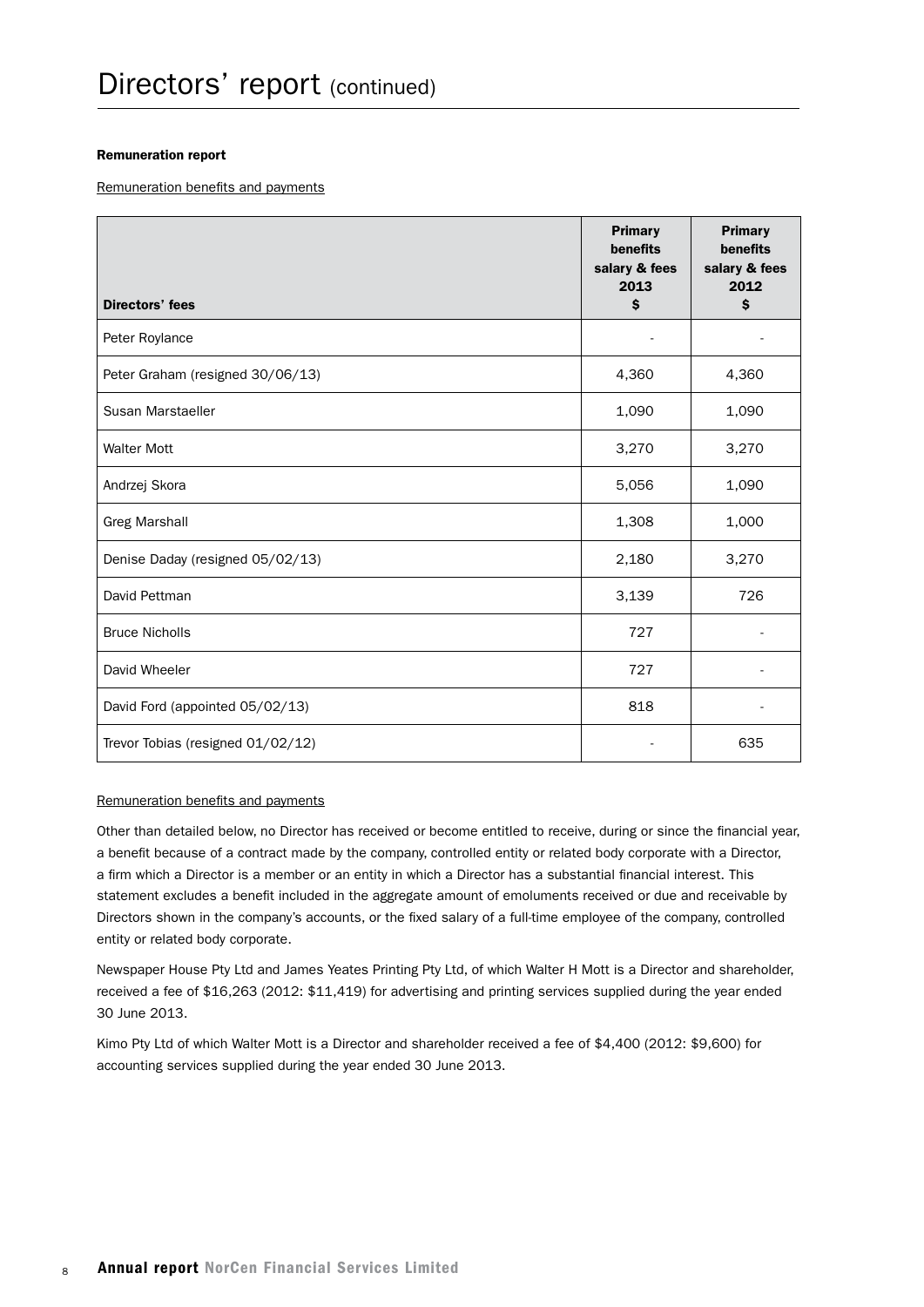#### Indemnifying Officers or Auditor

The company has agreed to indemnify each Officer (Director, Secretary or employee) out of assets of the company to the relevant extent against any liability incurred by that person arising out of the discharge of their duties, except where the liability arises out of conduct involving dishonesty, negligence, breach of duty or the lack of good faith. The company also has Officers Insurance for the benefit of Officers of the company against any liability occurred by the Officer, which includes the Officer's liability for legal costs, in or arising out of the conduct of the business of the company or in or arising out of the discharge of the Officer's duties.

Disclosure of the nature of the liability and the amount of the premium is prohibited by the confidentiality clause of the contract of insurance. The company has not provided any insurance for an Auditor of the company.

#### Directors' meetings

The number of Directors' meetings held during the year were 13. Attendances by each Director during the year were as follows:

| <b>Director</b>       | <b>Board</b><br>meetings# | <b>Audit</b><br>committee<br>meetings# |
|-----------------------|---------------------------|----------------------------------------|
| Peter Roylance        | 8(13)                     | N/A                                    |
| Peter Graham          | 13(13)                    | N/A                                    |
| Susan Marstaeller     | 11(13)                    | 10(10)                                 |
| <b>Walter Mott</b>    | 12(13)                    | 10(10)                                 |
| Andrzej Skora         | 13(13)                    | 10(10)                                 |
| <b>Greg Marshall</b>  | 10(13)                    | N/A                                    |
| Denise Daday          | 7(7)                      | N/A                                    |
| David Pettman         | 12(13)                    | N/A                                    |
| <b>Bruce Nicholls</b> | 7(8)                      | N/A                                    |
| David Wheeler         | 8(8)                      | N/A                                    |
| David Ford            | 6(6)                      | N/A                                    |

# The first number is the meetings attended while in brackets is the number of meetings eligible to attend. N/A - not a member of that Committee.

#### Likely developments

The company will continue its policy of providing banking services to the community.

#### Environmental regulations

The company is not subject to any significant environmental regulation. However, the Board believes that the company has adequate systems in place for the management of its environment requirements and is not aware of any breach of these environmental requirements as they apply to the company.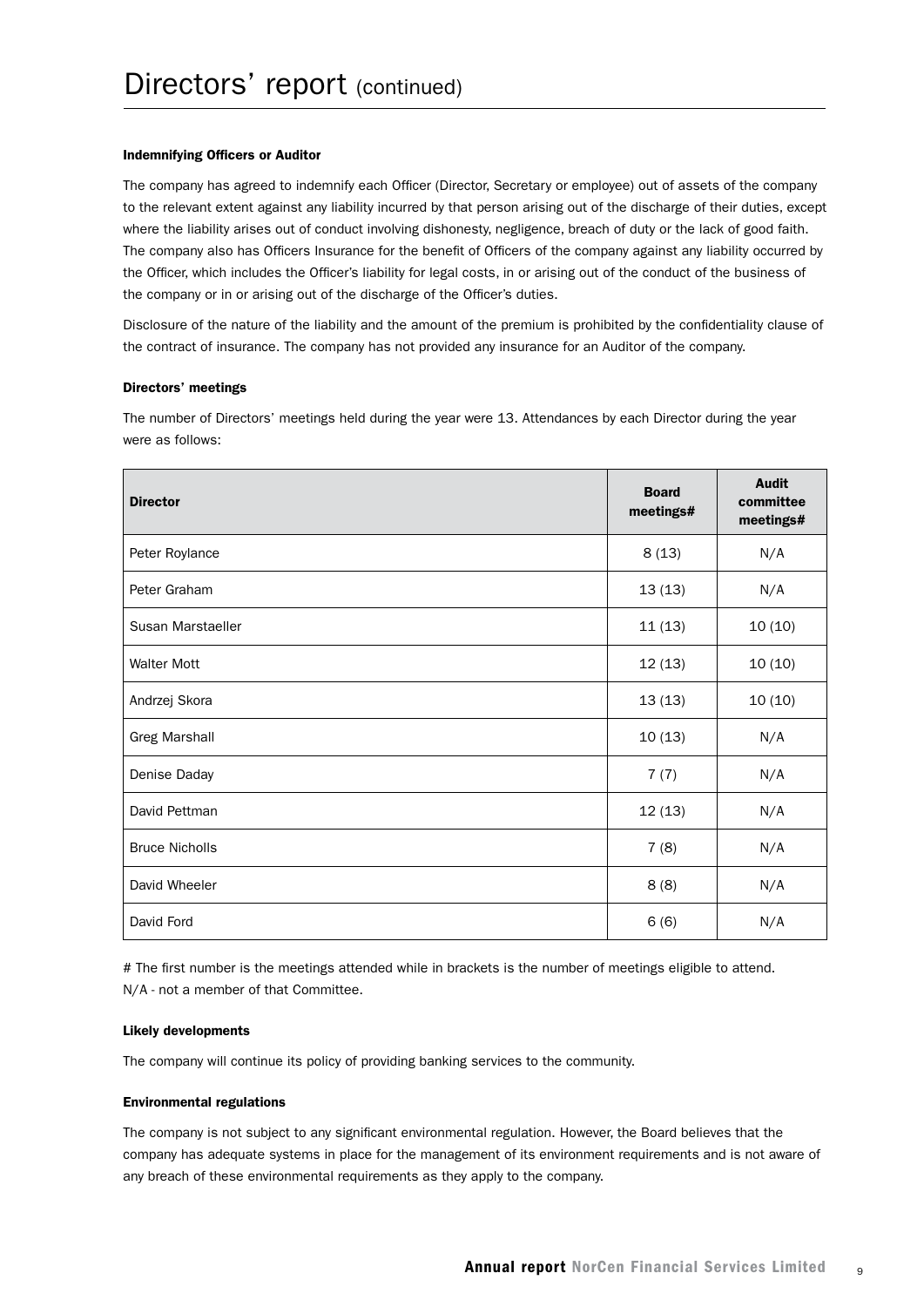#### Proceedings on behalf of company

No person has applied for leave of court to bring proceedings on behalf of the company or intervene in any proceedings to which the company is a party for the purpose of taking responsibility on behalf of the company for all or any part of those proceedings. The company was not a party to any such proceedings during the year.

#### Company Secretary

Georgina Davie was appointed as a non voting Company Secretary on 5 February 2013 and is remunerated at commercial rates. Her experience includes various Human Resources and Administrator roles. Georgina has completed several Bendigo and Adelaide Bank Limited training courses - Company Secretary, conducting Annual General Meeting and Annual Report compilation. Georgina is a member of the Company's Share Registry, OH&S and Schools Committees.

#### Non audit services

The Directors in accordance with advice from the audit committee, are satisfied that the provision of non audit services during the year is compatible with the general standard of independence for Auditors imposed by the Corporations Act 2001. The Directors are satisfied that the services disclosed in Note 5 did not compromise the external Auditor's independence for the following reasons:

- all non audit services are reviewed and approved by the audit committee prior to commencement to ensure they do not adversely affect the integrity and objectivity of the Auditor; and
- the nature of the services provided does not compromise the general principles relating to Auditor independence in accordance with APES 110 "Code of Ethics for Professional Accountants" set by the Accounting Professional and Ethical Standards Board.

#### Auditor independence declaration

A copy of the Auditor's independence declaration as required under section 307C of the Corporations Act 2001 is set at page 11 of this financial report. No Officer of the company is or has been a partner of the Auditor of the company.

Signed in accordance with a resolution of the Board of Directors at Wallan on 20 September 2013.

MarTaelle

Susan Marstaeller **Director**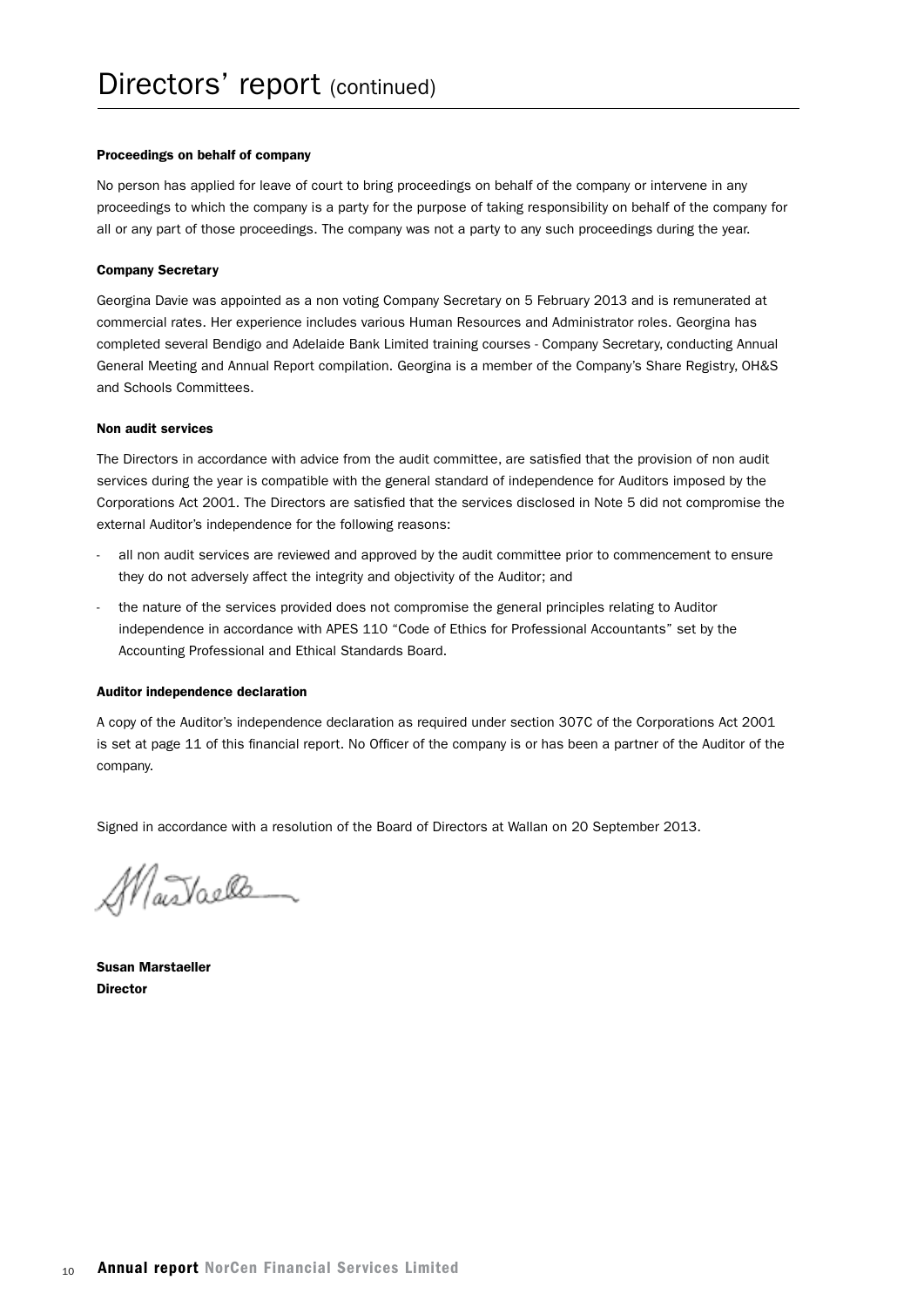# Auditor's independence declaration



Chartered Accountants

Level 2, 10-16 Forest Street Bendigo, Victoria PO Box 30, Bendigo, VIC 3552

Telephone: (03) 5445 4200 Fax: (03) 5444 4344 Email: rsd@rsdadvisors.com.au www.rsdadvisors.com.au

#### Auditor's Independence Declaration under section 307C of the Corporations Act 2001 to the Directors of NorCen Financial Services Ltd

I declare that, to the best of my knowledge and belief, during the year ended 30 June 2013 there has been no contraventions of:

(i) the Auditor independence requirements as set out in the Corporations Act 2001 in relation to the audit; and

(ii) any applicable code of professional conduct in relation to the audit.

#### RICHMOND SINNOTT & DELAHUNTY

Chartered Accountants

Warren Sinnott Partner

Bendigo

Dated at Bendigo, 20 September 2013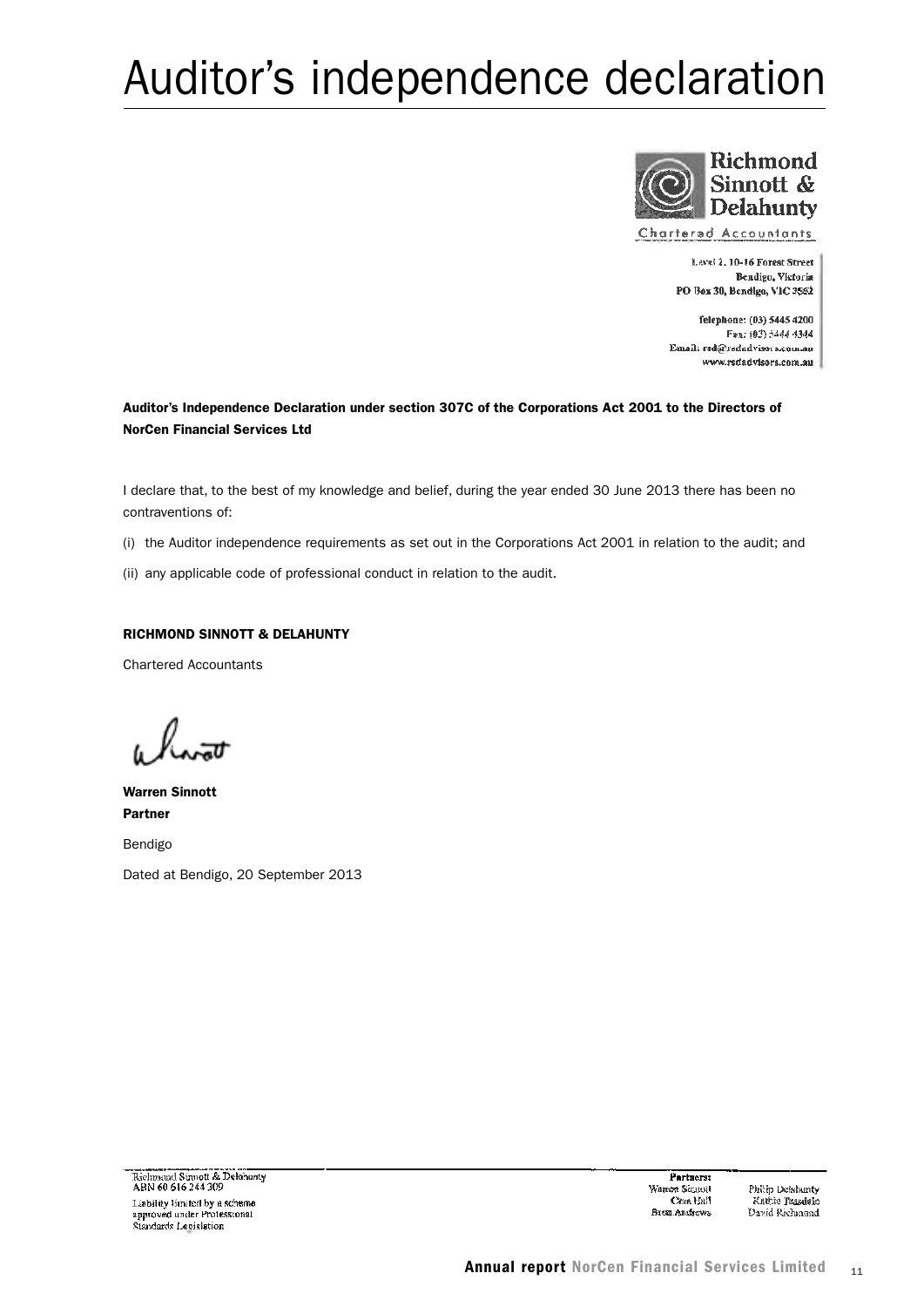## Statement of profit or loss and other comprehensive income for the year ended 30 June 2013

|                                            | <b>Notes</b>   | 2013<br>\$ | 2012<br>\$ |
|--------------------------------------------|----------------|------------|------------|
| Revenue                                    | 2              | 1,733,823  | 1,272,019  |
| Employee benefits expense                  | 3              | (541, 958) | (426, 534) |
| Depreciation and amortisation expense      | 3              | (16,989)   | (29, 518)  |
| Bad and doubtful debts expense             | 3              | (733)      | (2,048)    |
| Rental expense                             |                | (50,000)   | (38, 616)  |
| Other expenses                             |                | (251, 701) | (297, 024) |
| <b>Operating profit before charitable</b>  |                |            |            |
| donations & sponsorships                   |                | 872,442    | 478,279    |
| Charitable donations and sponsorships      |                | (335, 454) | (291, 044) |
| Profit before income tax expense           |                | 536,988    | 187,235    |
| Tax expense                                | $\overline{4}$ | 162,046    | 65,282     |
| Profit for the year                        |                | 374,942    | 121,953    |
| <b>Total comprehensive income</b>          |                | 374,942    | 121,953    |
| Profit attributable to:                    |                |            |            |
| Members of the company                     |                |            |            |
| <b>Total</b>                               |                | 374,942    | 121,953    |
| Earnings per share (cents per share)       |                |            |            |
| - basic for profit / (loss) for the year   | 21             | 22.95      | 14.93      |
| - diluted for profit / (loss) for the year | 21             | 22.95      | 14.93      |

The accompanying notes form part of these financial statements.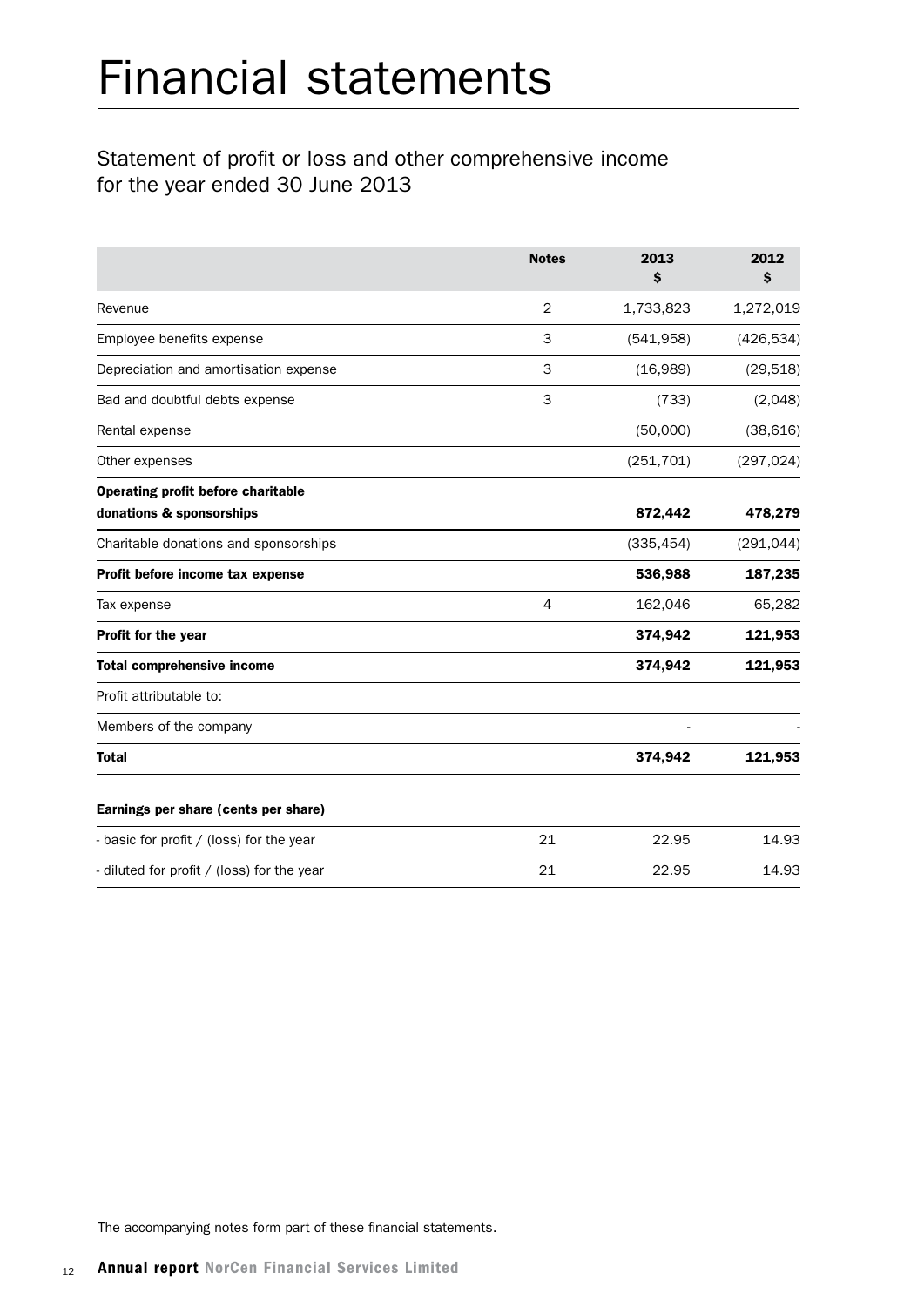## Statement of financial position as at 30 June 2013

|                                  | <b>Notes</b>   | 2013<br>Ś | 2012<br>\$ |
|----------------------------------|----------------|-----------|------------|
| <b>Assets</b>                    |                |           |            |
| <b>Current assets</b>            |                |           |            |
| Cash and cash equivalents        | 6              | 886,966   | 507,585    |
| Trade and other receivables      | $\overline{7}$ | 166,421   | 138,585    |
| <b>Total current assets</b>      |                | 1,053,387 | 646,170    |
| <b>Non-current assets</b>        |                |           |            |
| Property, plant and equipment    | 8              | 258,987   | 264,259    |
| Deferred tax asset               | 4              |           | 19,827     |
| Intangible assets                | 9              | 9,050     | 11,361     |
| <b>Total non-current assets</b>  |                | 268,037   | 295,447    |
| <b>Total assets</b>              |                | 1,321,424 | 941,617    |
| <b>Liabilities</b>               |                |           |            |
| <b>Current liabilities</b>       |                |           |            |
| Trade and other payables         | 10             | 74,254    | 90,276     |
| Provisions                       | 11             | 13,118    | 16,294     |
| Current tax liability            | 12             | 97,593    |            |
| <b>Total current liabilities</b> |                | 184,965   | 106,570    |
| <b>Total liabilities</b>         |                | 184,965   | 106,570    |
| Net assets                       |                | 1,136,459 | 835,047    |
| <b>Equity</b>                    |                |           |            |
| Issued capital                   | 13             | 799,019   | 799,019    |
| Retained earnings                | 14             | 337,440   | 36,028     |
| <b>Total equity</b>              |                | 1,136,459 | 835,047    |

The accompanying notes form part of these financial statements.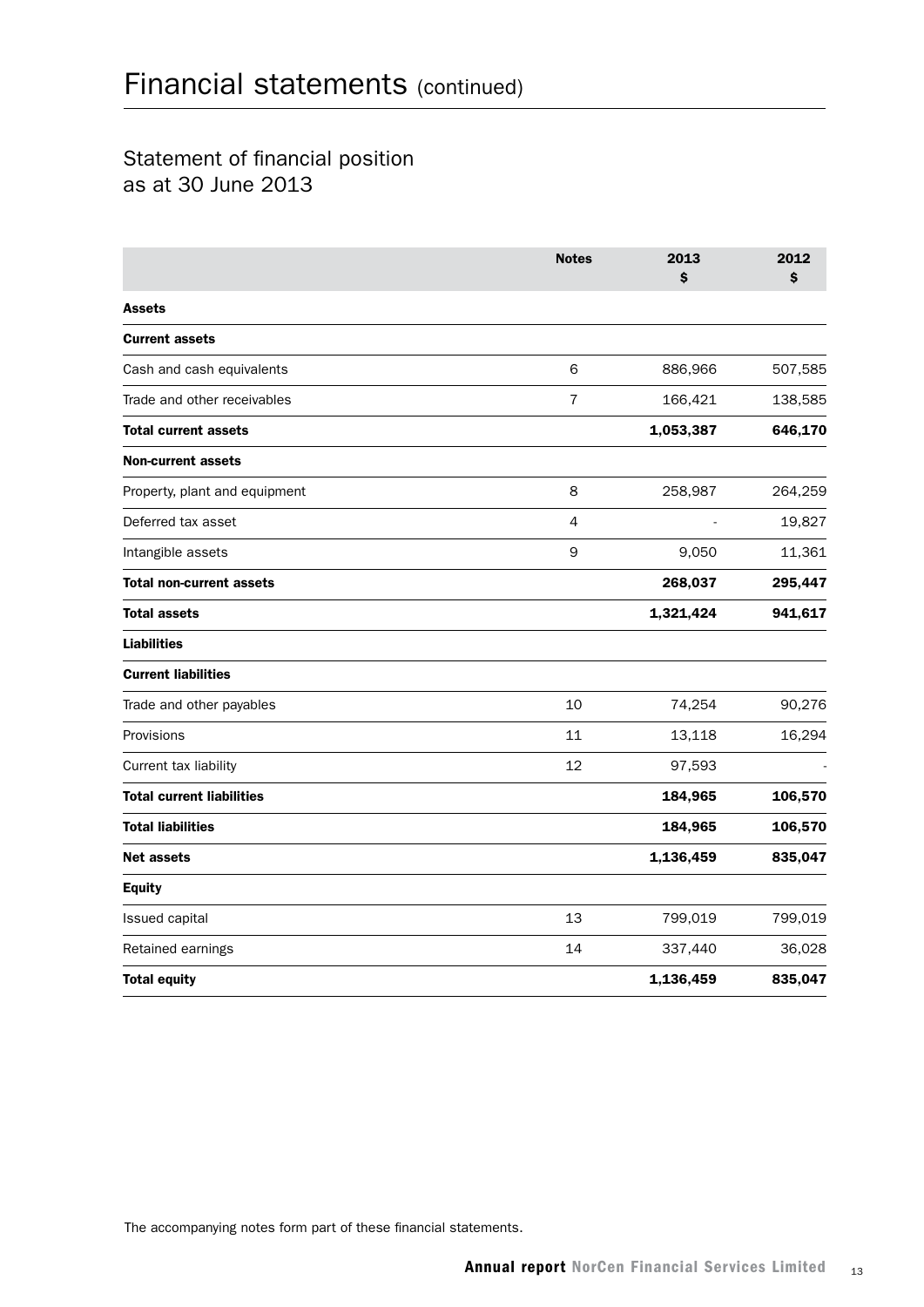## Statement of changes in equity for the year ended 30 June 2013

|                                                          | <b>Notes</b> | <b>Issued</b><br><b>Capital</b><br>\$ | <b>Retained</b><br><b>Earnings</b><br>\$ | <b>Total</b><br><b>Equity</b><br>\$ |
|----------------------------------------------------------|--------------|---------------------------------------|------------------------------------------|-------------------------------------|
| Balance at 1 July 2011                                   |              | 799,019                               | (36, 904)                                | 762,115                             |
| Total comprehensive income for the year                  |              |                                       | 121,953                                  | 121,953                             |
| Transactions with owners, in their<br>capacity as owners |              |                                       |                                          |                                     |
| Shares issued during the year                            |              |                                       |                                          |                                     |
| Dividends paid or provided                               | 22           |                                       | (49, 021)                                | (49, 021)                           |
| Balance at 30 June 2012                                  |              | 799,019                               | 36,028                                   | 835,047                             |
| Balance at 1 July 2012                                   |              | 799,019                               | 36,028                                   | 835,047                             |
| Total comprehensive income for the year                  |              |                                       | 374,943                                  | 374,943                             |
| Transactions with owners, in their<br>capacity as owners |              |                                       |                                          |                                     |
| Shares issued during the year                            |              |                                       |                                          |                                     |
| Dividends paid or provided                               | 22           |                                       | (73, 530)                                | (73, 530)                           |
| Balance at 30 June 2013                                  |              | 799,019                               | 337,440                                  | 1,136,459                           |

The accompanying notes form part of these financial statements.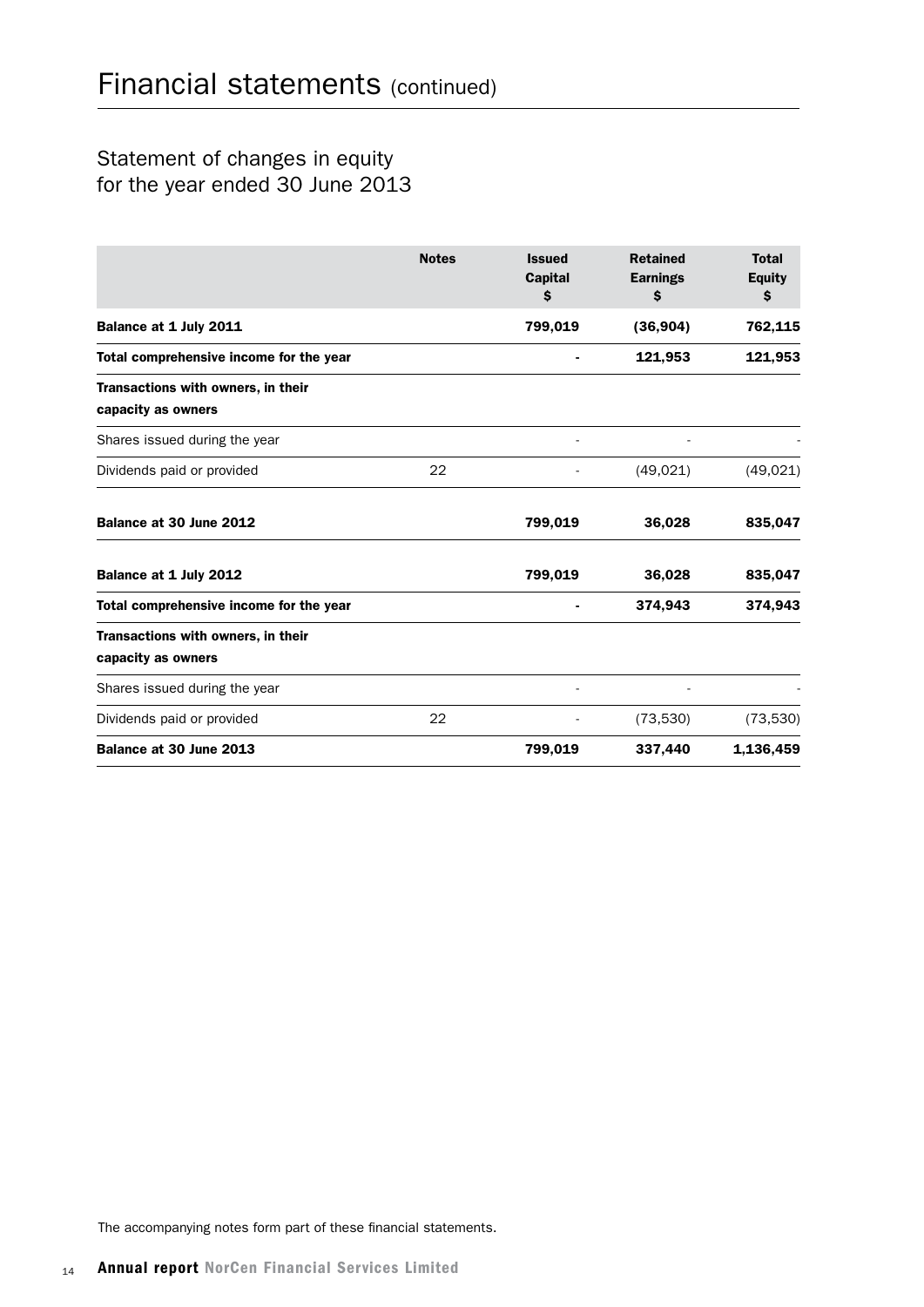## Statement of cash flows for the year ended 30 June 2013

|                                               | <b>Notes</b>    | 2013<br>S   | 2012<br>\$    |
|-----------------------------------------------|-----------------|-------------|---------------|
| <b>Cash flows from operating activities</b>   |                 |             |               |
| Cash receipts in the course of operations     |                 | 1,817,969   | 1,316,185     |
| Cash payments in the course of operations     |                 | (1,317,947) | (1, 140, 493) |
| Interest received                             |                 | 25,308      | 27,932        |
| Income tax paid                               |                 | (63, 014)   | (98, 325)     |
| Net cash flows from operating activities      | 15 <sub>b</sub> | 462,316     | 105,299       |
| Cash flows from investing activities          |                 |             |               |
| Purchase of property, plant & equipment       |                 | (9,405)     | (65, 162)     |
| Payments for intangible assets                |                 |             | (11, 554)     |
| Net cash flows (used in) investing activities |                 | (9,405)     | (76, 716)     |
| <b>Cash flows from financing activities</b>   |                 |             |               |
| Dividends paid                                |                 | (73, 530)   | (49, 021)     |
| Net cash flows (used in) financing activities |                 | (73,530)    | (49, 021)     |
| Net increase/(decrease) in cash held          |                 | 379,381     | (20, 438)     |
| Cash and cash equivalents at start of year    |                 | 507,585     | 528,023       |
| Cash and cash equivalents at end of year      | 15a             | 886,966     | 507,585       |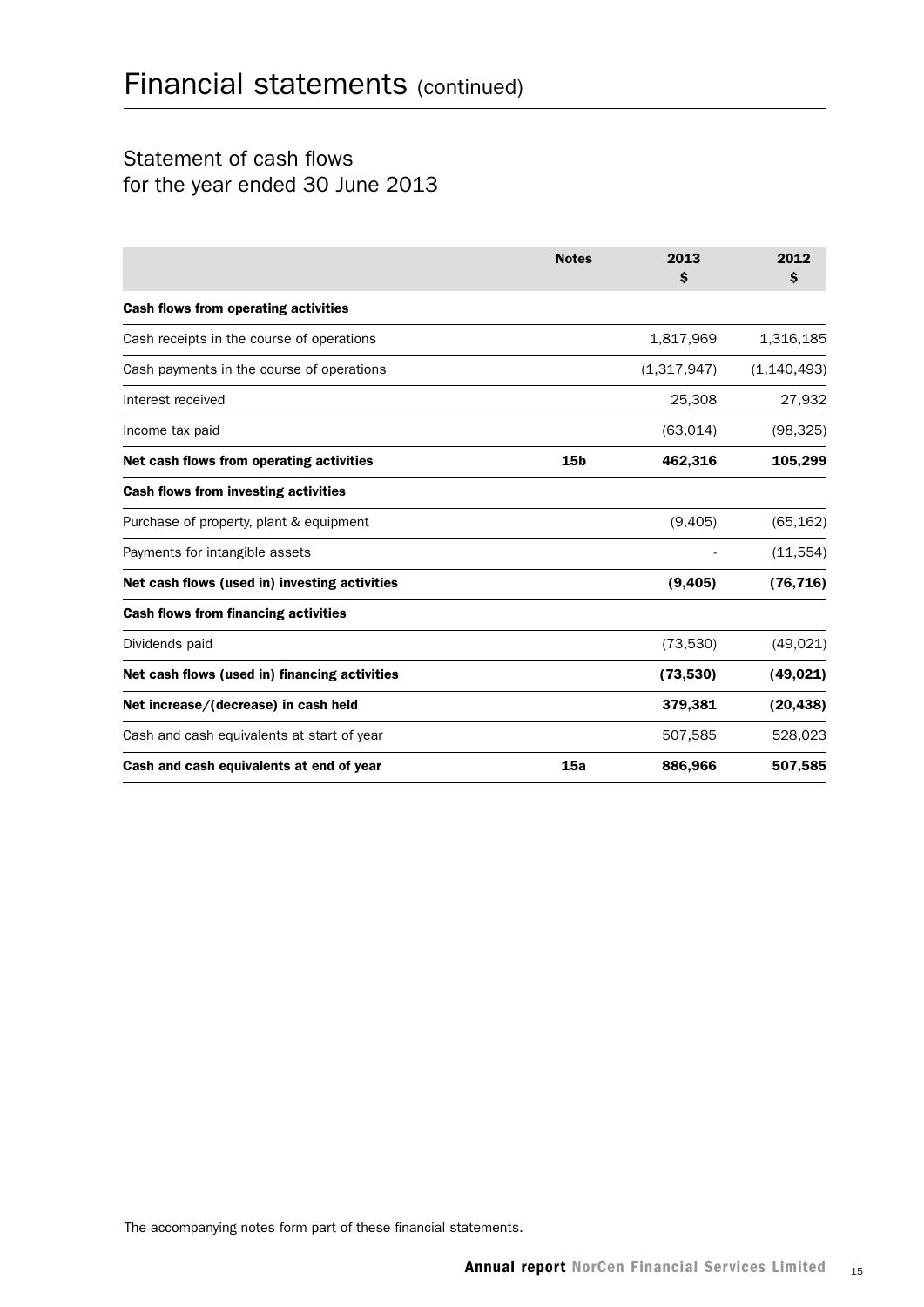# Notes to the financial statements

### For year ended 30 June 2013

The financial statements and notes represent those of NorCen Financial Services Ltd.

NorCen Financial Services Ltd ('the company') is a company limited by shares, incorporated and domiciled in Australia.

The financial statements were authorised for issue by the Directors on 20 September 2013.

### Note 1. Summary of significant accounting policies

#### (a) Basis of preparation

The financial statements are general purpose financial statements, that have been prepared in accordance with Australian Accounting Standards (including Australian Accounting Interpretations) of the Australian Accounting Standards Board and the Corporations Act 2001. The company is a for profit entity for financial reporting purposes under Australian Accounting Standards.

Australian Accounting Standards set out accounting policies that the Australian Accounting Standards Board has concluded would result in financial statements containing relevant and reliable information about transactions, events and conditions. Compliance with Australian Accounting Standards ensures that the financial statements and notes also comply with International Financial Reporting Standards (IFRS). Material accounting policies adopted in the preparation of the financial statements are presented below and have been consistently applied unless stated otherwise.

The financial statements, except for cash flow information, have been prepared on an accruals basis and are based on historical costs, modified, were applicable, by the measurement at fair value of selected non current assets, financial assets and financial liabilities.

#### (b) Income tax

Deferred income tax is provided on all temporary differences at the reporting date between the tax bases of assets and liabilities and their carrying amounts for financial reporting purposes.

Deferred income tax liabilities are recognised for all taxable temporary differences.

Deferred income tax assets are recognised for all deductible temporary differences, carry-forward of unused tax assets and unused tax losses, to the extent that it is probable that taxable profit will be available against which the deductible temporary differences, and the carry-forward of unused tax assets and unused tax losses can be utilised.

The carrying amount of deferred income tax assets is reviewed at each reporting date and reduced to the extent that it is no longer probable that sufficient taxable profit will be available to allow all or part of the deferred income tax asset to be utilised.

Deferred income tax assets and liabilities are measured at the tax rates that are expected to apply to the year when the asset is realised or the liability is settled.

#### (c) Property, plant and equipment

Property, plant and equipment are brought to account at cost less accumulated depreciation and any impairment in value.

Land and buildings are measured at fair value less accumulated depreciation.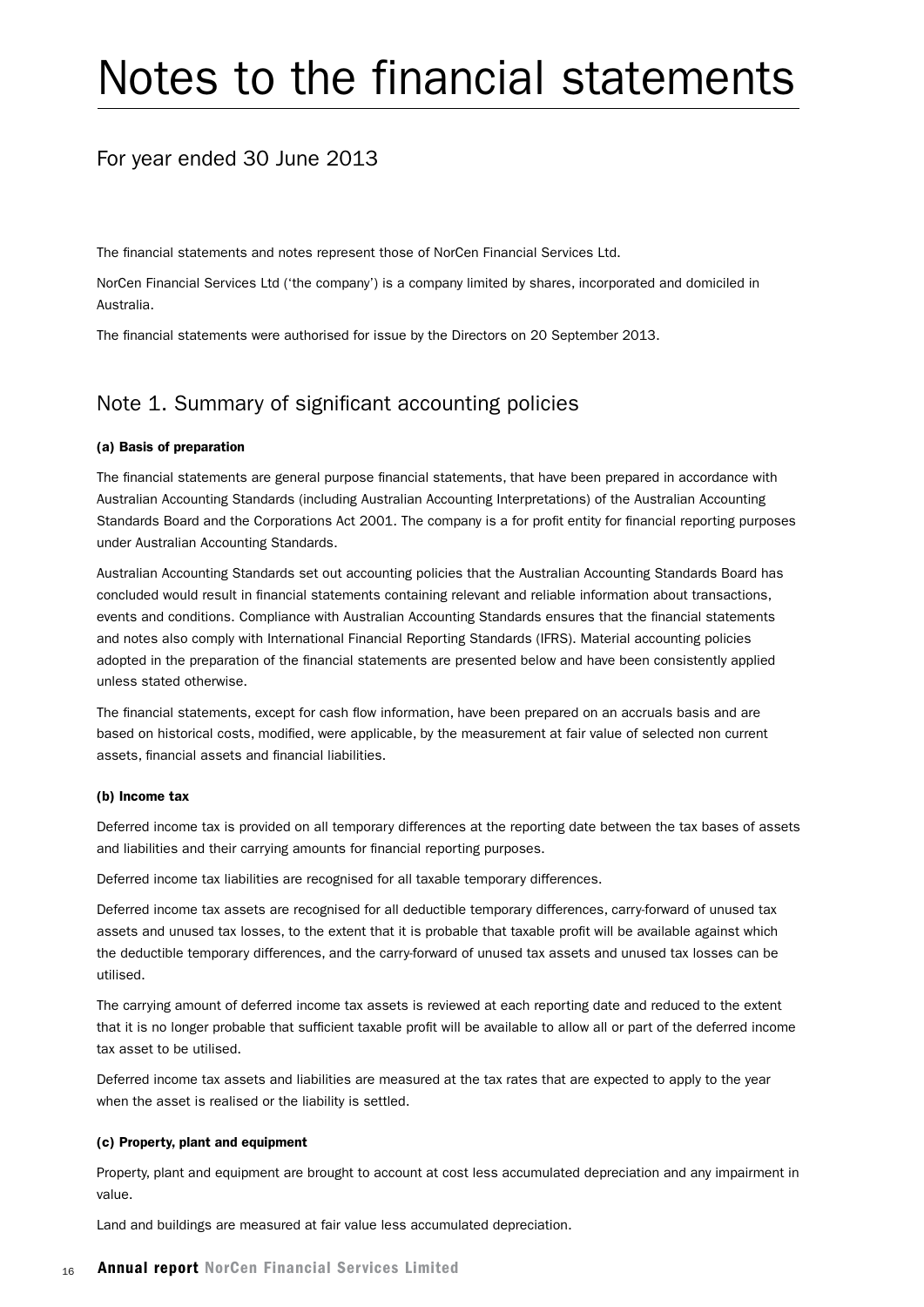#### (c) Property, plant and equipment (continued)

Depreciation is calculated on a straight line basis over the estimated useful life of the asset as follows:

| <b>Class of asset</b> | <b>Depreciation rate</b> |
|-----------------------|--------------------------|
| <b>Buildings</b>      | 4%                       |
| Computer software     | 40%                      |

#### Impairment

The carrying values of plant and equipment are reviewed for impairment when events or changes in circumstances indicate the carrying value may not be recoverable.

If any such indication exists and where the carrying value exceeds the estimated recoverable amount, the assets or cash-generating units are written down to their recoverable amount.

The recoverable amount of plant and equipment is the greater of fair value less costs to sell and value in use. In assessing value in use, the estimated future cash flows are discounted to their present value using a pre-tax discount rate that reflects current market assessments of the time value of money and the risks specific to the asset.

#### Revaluations

Following initial recognition at cost, land and buildings are carried at a revalued amount which is the fair value at the date of the revaluation less any subsequent accumulated depreciation on buildings and accumulated impairment losses.

Fair value is determined by reference to market based evidence, which is the amount for which the assets could be exchanged between a knowledgeable willing buyer and a knowledgeable willing seller in an arm's length transaction as at the valuation date.

#### (d) Impairment of assets

At each reporting date, the company assesses whether there is any indication that an asset is impaired. Where an indicator of impairment exists, the company makes a formal estimate of the recoverable amount. Where the carrying amount of an asset exceeds its recoverable amount the asset is considered impaired and is written down to its recoverable amount.

#### (e) Goods and services tax

Revenues, expenses and assets are recognised net of the amount of goods and services tax (GST), except where the amount of GST incurred is not recoverable from the Australian Taxation Office (ATO). In these circumstances, the GST is recognised as part of the cost of acquisition of the asset or as part of the expense.

Receivables and payables are stated inclusive of the amount of GST receivable or payable. The net amount of GST recoverable from, or payable to, the ATO is included as part of receivables or payables in the Statement of Financial Position. Cash flows are presented on a gross basis.

The GST components of investing and financing activities which are recoverable from, or payable to, the ATO are presented as operating cash flows included in receipts from customers or payments to suppliers.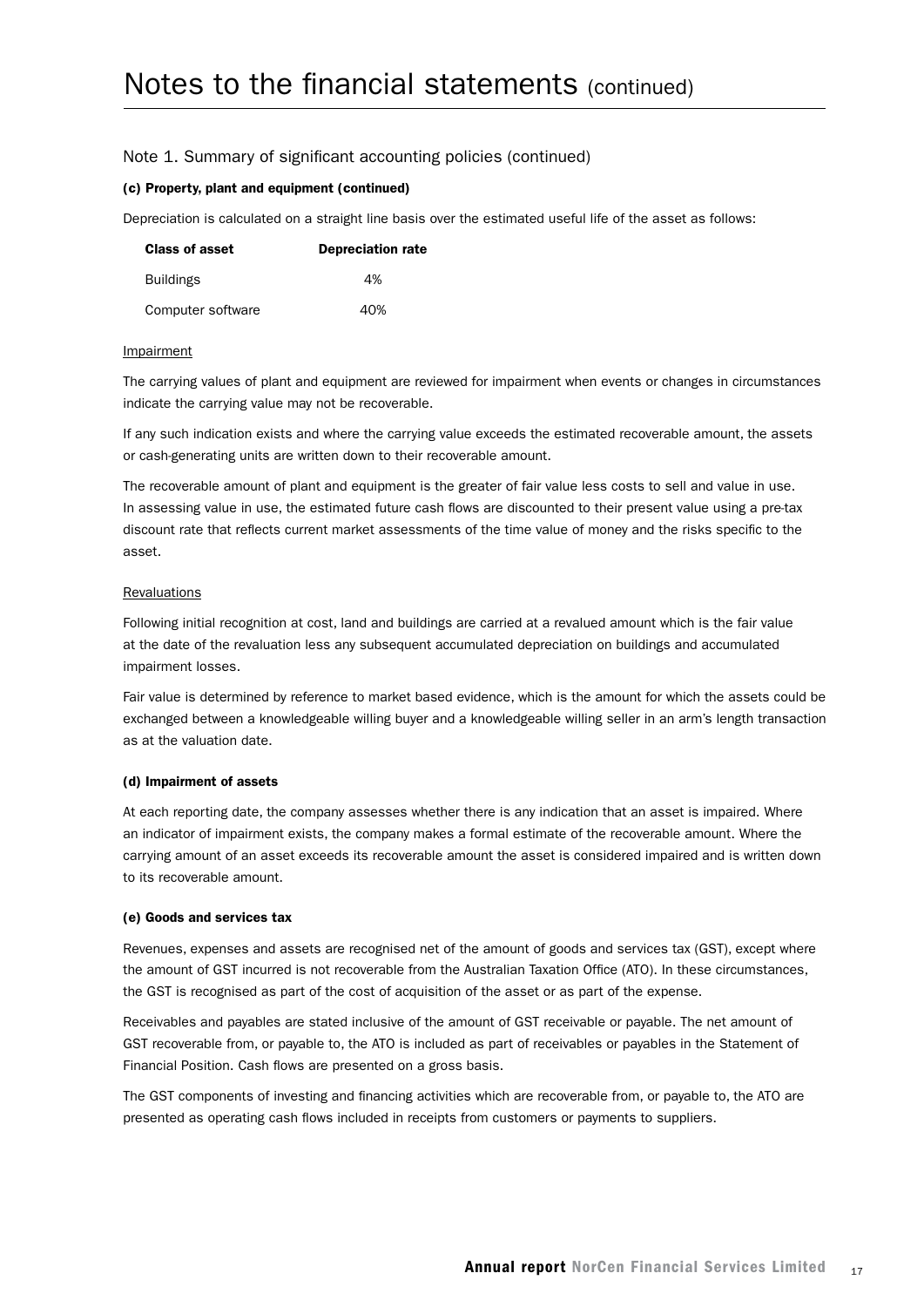#### (f) Employee benefits

Provision is made for the company's liability for employee benefits arising from the services rendered by employees to the end of the reporting period. Employee benefits that are expected to be settled within one year have been measured at the amounts expected to be paid when the liability is settled. Employee benefits payable later than one year have been measured at the present value of the estimated future cash outflows to be made for those benefits. In determining the liability, consideration is given to employee wage increases and the probability that the employee may not satisfy any vesting requirements. Those cash flows are discounted using market yields on national government bonds with terms to maturity that match the expected timing of cash flows attributable to the employee benefits.

#### (g) Intangibles

Establishment costs have been initially recorded at cost and amortised on a straight line basis at a rate of 20% per annum. The current amortisation charges for intangible assets are included under depreciation and amortisation expense per the Statement of profit or loss and other comprehensive income.

#### (h) Cash

Cash on hand and in banks are stated at nominal value. Bank overdrafts are shown as short term borrowings in current liabilities in the statement of financial position.

For the purposes of the statement of cash flows, cash includes cash on hand and in banks and investments in money market instruments, net of outstanding bank overdrafts.

#### (i) Revenue

Revenue is measured at the fair value of the consideration received or receivable after taking into account any trade discounts and volume rebates allowed. Revenue comprises service commissions and other income received by the company.

Interest and fee revenue is recognised when earned. All revenue is stated net of the amount of goods and services tax (GST).

#### (j) Receivables and payables

Receivables and payables are non interest bearing and generally have payment terms of between 30 and 90 days. Receivables expected to be collected within 12 months at the end of the reporting period are classified as current assets. Receivables are recognised and carried at original invoice amount less a provision for any uncollected debts. Liabilities for trade creditors and other amounts are carried at cost that is the fair value of the consideration to be paid in the future for goods and services received, whether or not billed to the company and are recognised as a current liability.

#### (k) New accounting standards and interpretations not yet adopted

The AASB has issued a number of new and amended Accounting Standards and Interpretations that have mandatory application dates for future reporting periods, some of which are relevant to the company.

The company has decided not to early adopt any of the new and amended pronouncements. The company's assessment of the new and amended pronouncements that are relevant to the company but applicable in the future reporting periods is set below: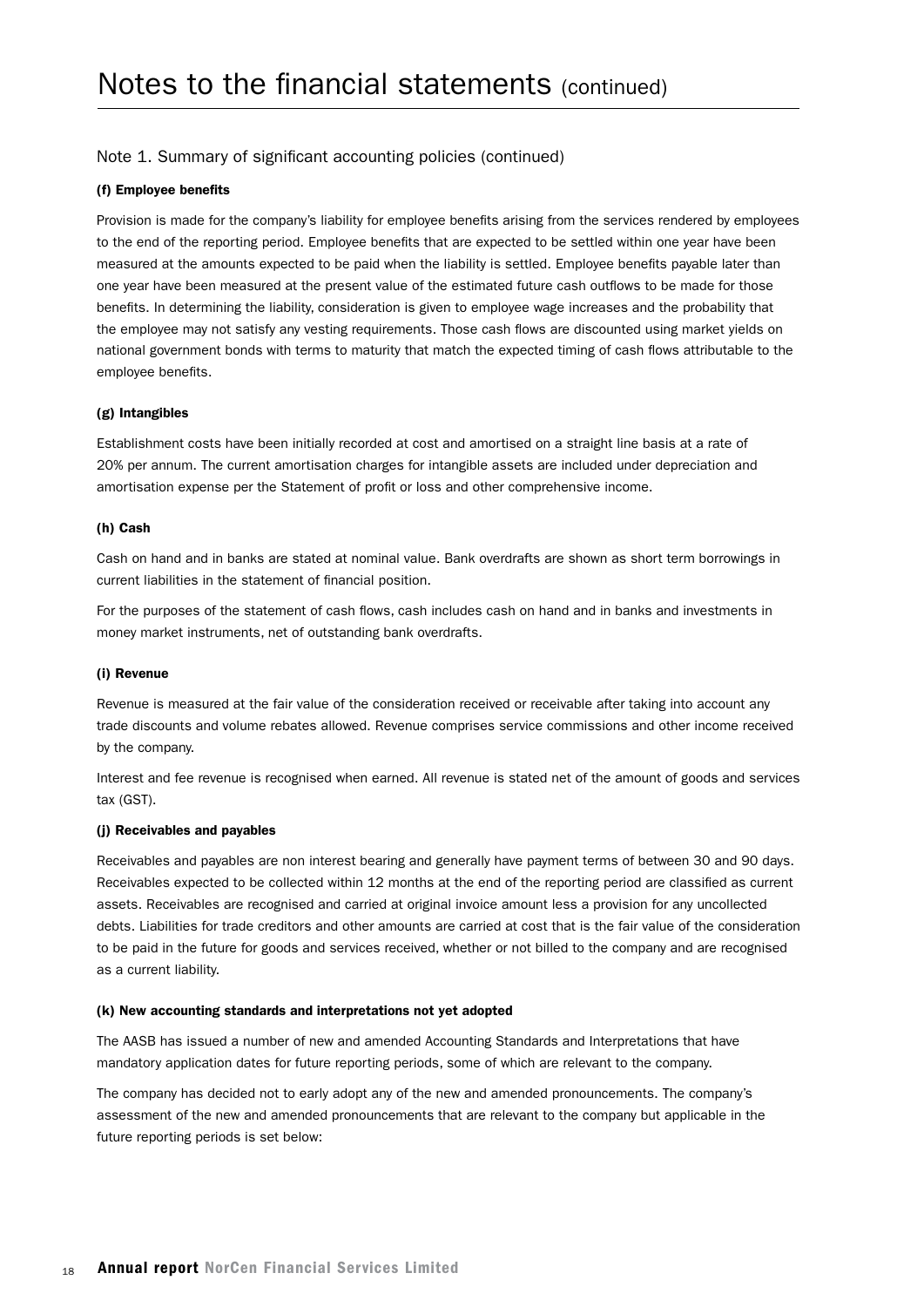#### (k) New accounting standards and interpretations not yet adopted (continued)

(i) AASB 9 Financial Instruments (2010), AASB 9 Financial Instruments (2009)

AASB 9 (2009) introduces new requirements for the classification and measurement of financial assets. Under AASB 9 (2009), financial assets are classified and measured based on the business model in which they are held and the characteristics of their contractual cash flows. AASB 9 (2010) introduces additions relating to financial liabilities. The IASB currently has an active project that may result in limited amendments to the classification and measurement requirements of AASB 9 and add new requirements to address the impairment of financial assets and hedge accounting.

AASB 9 (2010 and 2009) are effective for annual periods beginning on or after 1 January 2015 with early adoption permitted. The adoption of AASB 9 (2010) is not expected to have an impact on the company's financial assets or financial liabilities.

(ii) AASB 13 Fair Value Measurement (2011)

AASB 13 provides a single source of guidance on how fair value is measured, and replaces the fair value measurement guidance that is currently dispersed throughout Australian Accounting Standards. Subject to limited exceptions, AASB 13 is applied when fair value measurements or disclosures are required or permitted by other AASBs. The company is currently reviewing its methodologies in determining fair values. AASB 13 is effective for annual periods beginning on or after 1 January 2013 with early adoption permitted.

(iii) AASB 119 Employee Benefits (2011)

AASB 119 (2011) changes the definition of short-term and other long-term employee benefits to clarify the distinction between the two. For defined benefit plans, removal of the accounting policy choice for recognition of actuarial gains and losses is not expected to have any impact on the company. However, the company may need to assess the impact of the change in measurement principles of expected return on plan assets. AASB 119 (2011) is effective for annual periods beginning on or after 1 January 2013 with early adoption permitted.

#### (l) Loans and borrowings

All loans are measured at the principal amount. Interest is recognised as an expense as it accrues.

#### (m) Provisions

Provisions are recognised when the company has a legal or constructive obligation, as a result of past events, for which is probable that the outflow of economic benefits will result and the outflow can be reliably measured.

Provisions are measured using the best estimate of the amounts required to settle the obligation at the end of the reporting period.

A provision for dividends is not recognised as a liability unless the dividends are declared, determined or publicly recommended on or before the reporting date.

#### (n) Share capital

Issued and paid up capital is recognised at the fair value of the consideration received by the company. Any transaction costs arising on the issue of ordinary shares are recognised directly in equity as a reduction of the share proceeds received.

#### (o) Comparative figures

When required by Accounting Standards comparative figures have been adjusted to conform to changes in presentation for the current financial year.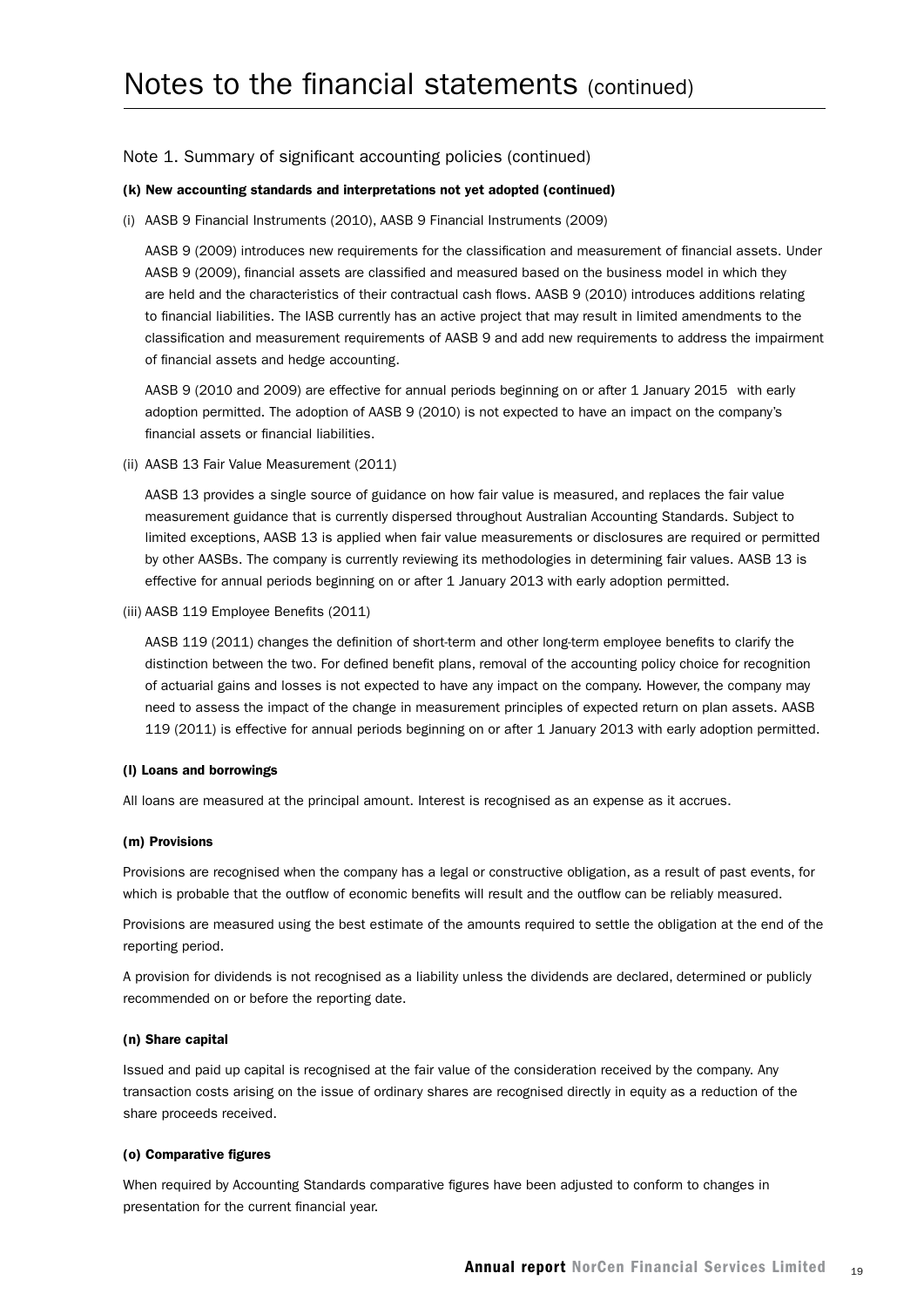#### (p) Critical accounting estimates and judgements

The Directors evaluate estimates and judgements incorporated into the financial statements based on historical knowledge and best available current information. Estimates assume a reasonable expectation of future events and are based on current trends and economic data, obtained both externally and within the company. Estimates and judgements are reviewed on an ongoing basis. Revision to accounting estimates are recognised in the period in which the estimates are revised and in any future periods affected. The estimates and judgements that have a significant risk of causing material adjustments to the carrying values of assets and liabilities are as follows:

#### Estimation of useful lives of assets

The company determines the estimated useful lives and related depreciation and amortisation changes for its property, plant and equipment and intangible assets. The depreciation and amortisation charge will increase where useful lives are less than previously estimated lives.

#### Income tax

The company is subject to income tax. Significant judgement is required in determining the deferred tax asset or the provision for income tax liability. Deferred tax assets are recognised only when it is considered sufficient future profits will be generated. The assumptions made regarding future profits is based on the company's assessment of future cash flows.

#### **Impairment**

The company assesses impairment at the end of each reporting period by calculating conditions and events specific to the company that may be indicative of impairment triggers. Recoverable amounts of relevant assets are reassessed using value in use calculations which incorporate various key assumptions.

#### (q) Financial instruments

#### Initial recognition and measurement

Financial assets and financial liabilities are recognised when the entity becomes a party to the contractual provisions to the instrument. For financial assets, this is equivalent to the date that the company commits itself to either purchase or sell the asset (ie trade date accounting is adopted). Financial instruments are initially measured at fair value plus transaction costs, except where the instrument is classified 'at fair value through profit or loss', in which case transaction costs are expensed to the profit or loss immediately.

#### Classification and subsequent measurement

Financial instruments are subsequently measured at fair value, amortised cost using the effective interest method or cost.

Fair value represents the amount for which an asset would be exchanged or a liability settled, between knowledgeable willing parties. Where available quoted prices in an active market are used to determine fair value. In other circumstances, valuation techniques are applied to determine the fair value. Amortised cost is calculated as the amount at which the financial asset or financial liability is measured at initial recognition less repayments and any reduction for impairment and adjusted for any cumulative amortisation of the difference between that initial amount and the maturity amount calculated using the effective interest method.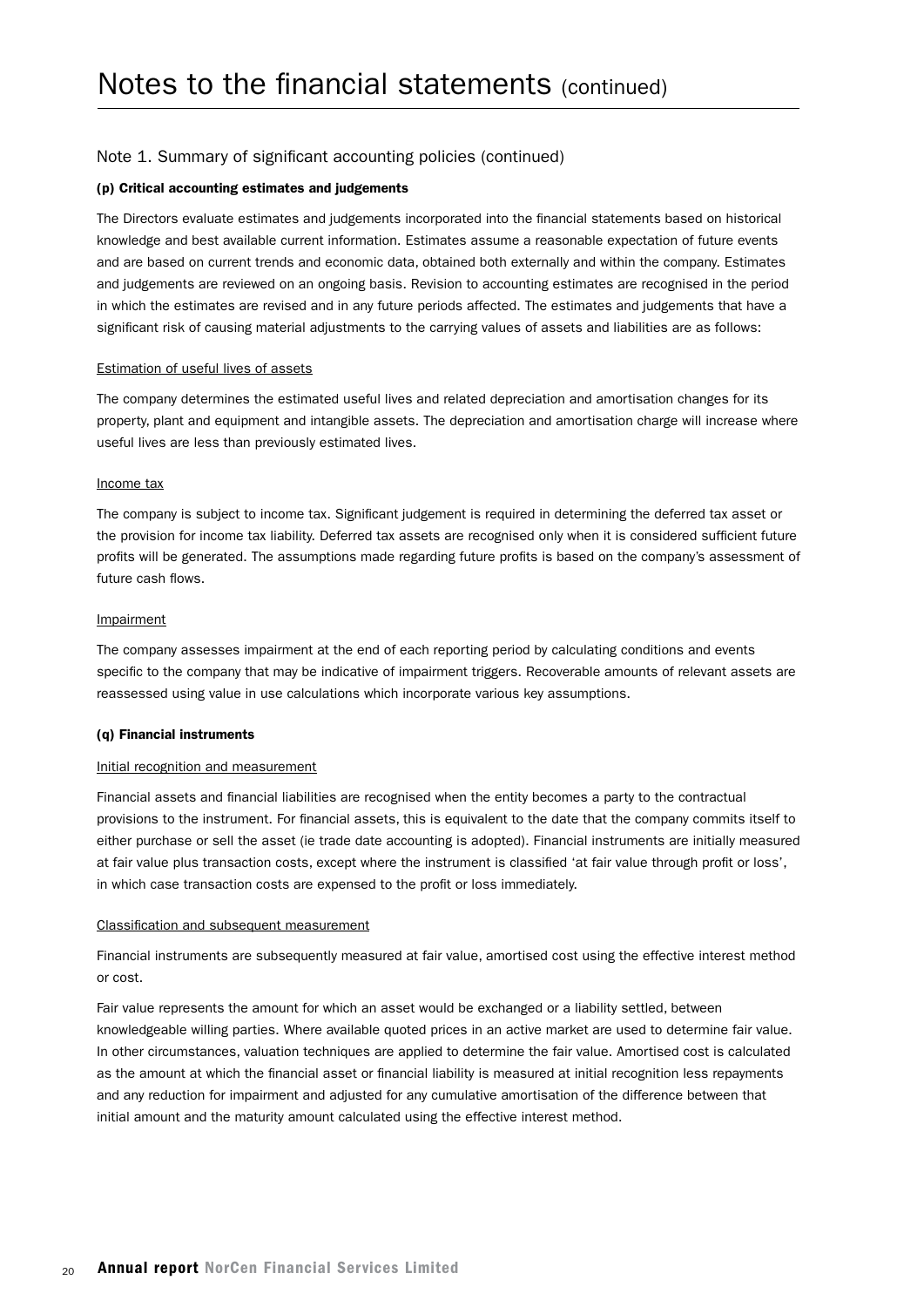#### (q) Financial instruments (continued)

(i) Loans and receivables

Loans and receivables are non derivative financial assets with fixed or determinable payments that are not quoted in an active market and are subsequently measured at amortised cost. Gains or losses are recognised in profit or loss through the amortisation process and when the financial asset is derecognised.

(ii) Financial liabilities

Non derivative financial liabilities are subsequently measured at amortised cost. Gains or losses are recognised in profit or loss through the amortisation process and when the financial liability is derecognised.

#### Impairment

At the end of each reporting period, the company assesses whether there is objective evidence that a financial asset has been impaired. A financial asset is deemed to be impaired if and only if, there is objective evidence of impairment as a result of one or more events (a loss event) having occurred, which has an impact on the estimated future cash flows of the financial asset. In the case of financial assets carried at amortised cost, loss events may include indications that the debtor is experiencing significant financial difficulty, default or delinquency in payments, indications that they will enter bankruptcy or other financial reorganisation and changes in arrears or economic conditions that correlate with defaults.

#### Derecognition of financial instruments

Financial assets are derecognised when the contractual rights to receipt of cash flows expire or the asset is transferred to another party whereby the entity no longer has any significant continuing involvement in the risks and benefits associated with the asset. Financial liabilities are derecognised when the related obligations are discharged, cancelled or have expired. The difference between the carrying amount of the financial liability extinguished or transferred to another party and the fair value of consideration paid, including the transfer of noncash assets or liabilities assumed, is recognised in profit or loss.

|  | 2013 | 2012 |
|--|------|------|
|  |      |      |

### Note 2. Revenue and other income

| <b>Total revenue</b>   | 1,733,823 | 1,272,019 |
|------------------------|-----------|-----------|
|                        | 25,308    | 27,932    |
| - interest received    | 25,308    | 27,932    |
| Other revenue          |           |           |
|                        | 1,708,515 | 1,244,087 |
| - services commissions | 1,708,515 | 1,244,087 |
| <b>Revenue</b>         |           |           |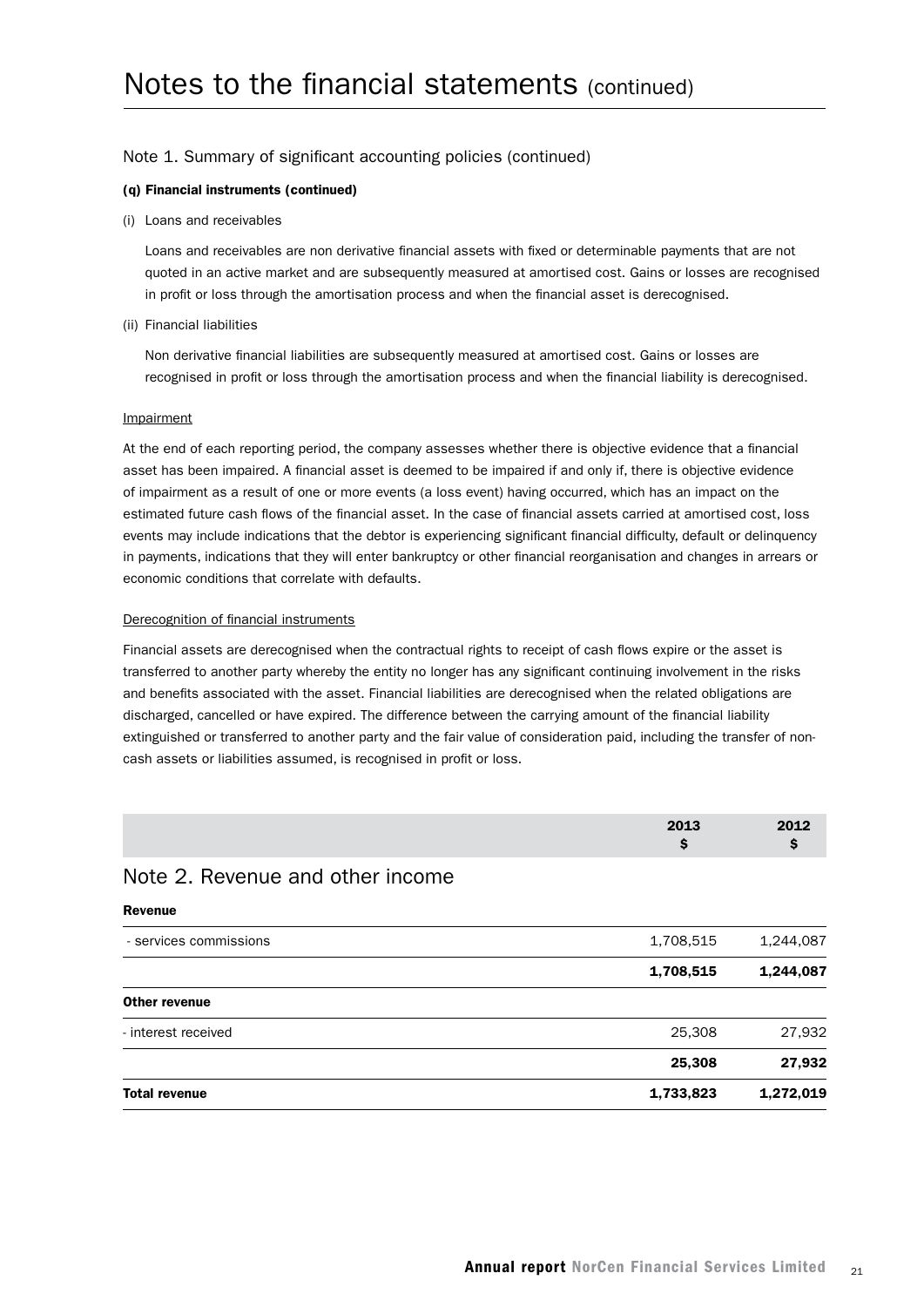|                                                                                                                                        | 2013<br>\$ | 2012<br>\$ |
|----------------------------------------------------------------------------------------------------------------------------------------|------------|------------|
| Note 3. Expenses                                                                                                                       |            |            |
| <b>Employee benefits expense</b>                                                                                                       |            |            |
| - wages and salaries                                                                                                                   | 417,278    | 350,845    |
| - superannuation costs                                                                                                                 | 40,579     | 34,474     |
| - workers' compensation costs                                                                                                          | 1,822      | 1,474      |
| - other costs                                                                                                                          | 82,279     | 39,741     |
|                                                                                                                                        | 541,958    | 426,534    |
| Depreciation of non-current assets:                                                                                                    |            |            |
| - buildings                                                                                                                            | 11,785     | 11,269     |
| - plant & equipment                                                                                                                    | 2,331      | 987        |
| - computer software                                                                                                                    | 562        | 565        |
| Amortisation of non-current assets:                                                                                                    |            |            |
| - intangible assets                                                                                                                    | 2,311      | 16,697     |
|                                                                                                                                        | 16,989     | 29,518     |
| <b>Bad debts</b>                                                                                                                       | 733        | 2,048      |
| Note 4. Tax expense                                                                                                                    |            |            |
| The prima facie tax on profit/(loss) from ordinary activities before income<br>tax is reconciled to the income tax expense as follows: |            |            |
| Prima facie tax on profit/(loss) before income tax at 30% (2012: 30%)                                                                  | 161,097    | 56,171     |
| Add tax effect of:                                                                                                                     |            |            |
| - Adjustments in respect of current income tax of previous year                                                                        |            | 8,916      |
| - Non-deductible expenses                                                                                                              | 949        | 195        |
| <b>Current income tax expense</b>                                                                                                      | 162,046    | 65,282     |
| Income tax attributable to the entity                                                                                                  | 162,046    | 65,282     |
| The applicable weighted average effective tax rate is                                                                                  | 30.18%     | 34.87%     |
| <b>Deferred tax asset</b>                                                                                                              |            |            |
| Future income tax benefits arising from tax losses are recognised at                                                                   |            |            |
| reporting date as realisation of the benefit is regarded as probable.                                                                  |            | 19,827     |
| <b>Tax liabilites</b>                                                                                                                  |            |            |
| <b>Current tax payable</b>                                                                                                             | 97,593     |            |

The applicable income tax rate is the Australian Federal tax rate of 30% (2012: 30%) applicable to Australian resident companies.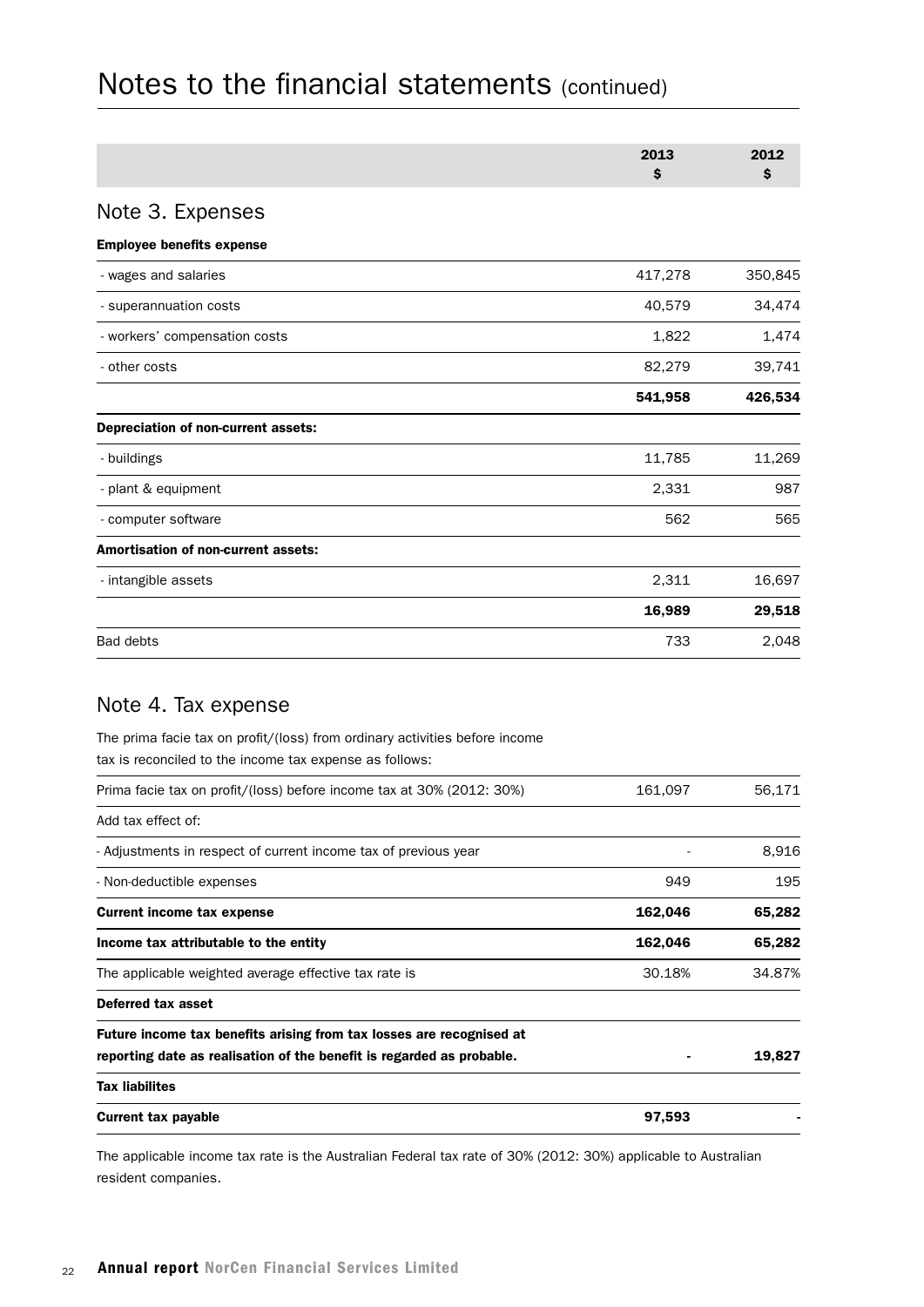|                                           | 2013<br>\$ | 2012<br>\$ |
|-------------------------------------------|------------|------------|
|                                           |            |            |
| Note 5. Auditors' remuneration            |            |            |
| Remuneration of the Auditor for:          |            |            |
| - Audit or review of the financial report | 3,868      | 3,900      |
| Note 6. Cash and cash equivalents         |            |            |
| Cash at bank and on hand                  | 886,966    | 507,585    |
| Note 7. Trade and other receivables       |            |            |

#### Current

| Trade debtors | 166.421 | 138,585 |
|---------------|---------|---------|

#### Credit risk

The company has no significant concentration of credit risk with respect to any single counterparty or group of counterparties.

The following table details the company's trade and other receivables exposed to credit risk (prior to collateral and other credit enhancements) with ageing analysis and impairment provided for thereon. Amounts are considered as "past due" when the debt has not been settled within the terms and conditions agreed between the company and the customer or counterparty to the transaction. Receivables that are past due are assessed for impairment by ascertaining solvency of the debtors and are provided for where there are specific circumstances indicating that the debt may not be fully repaid to the company.

The balances of receivables that remain within initial trade terms (as detailed in the table below) are considered to be high credit quality.

| <b>Gross</b>      |             | Past<br>due and<br>impaired | Past due but not impaired |                |                          | Not past |
|-------------------|-------------|-----------------------------|---------------------------|----------------|--------------------------|----------|
| amount            | $<$ 30 days |                             | 31-60 days                | $> 60$ days    | due                      |          |
| 2013              |             |                             |                           |                |                          |          |
| Trade receivables | 166,421     | $\overline{\phantom{a}}$    | $\overline{\phantom{0}}$  |                | $\overline{\phantom{a}}$ | 166,421  |
| <b>Total</b>      | 166,421     | ٠                           | ۰                         | $\blacksquare$ | $\blacksquare$           | 166,421  |
| 2012              |             |                             |                           |                |                          |          |
| Trade receivables | 138,585     | $\overline{\phantom{a}}$    | ٠                         | ٠              | $\overline{\phantom{a}}$ | 138,585  |
| <b>Total</b>      | 138,585     | ٠                           |                           | ٠              | $\blacksquare$           | 138,585  |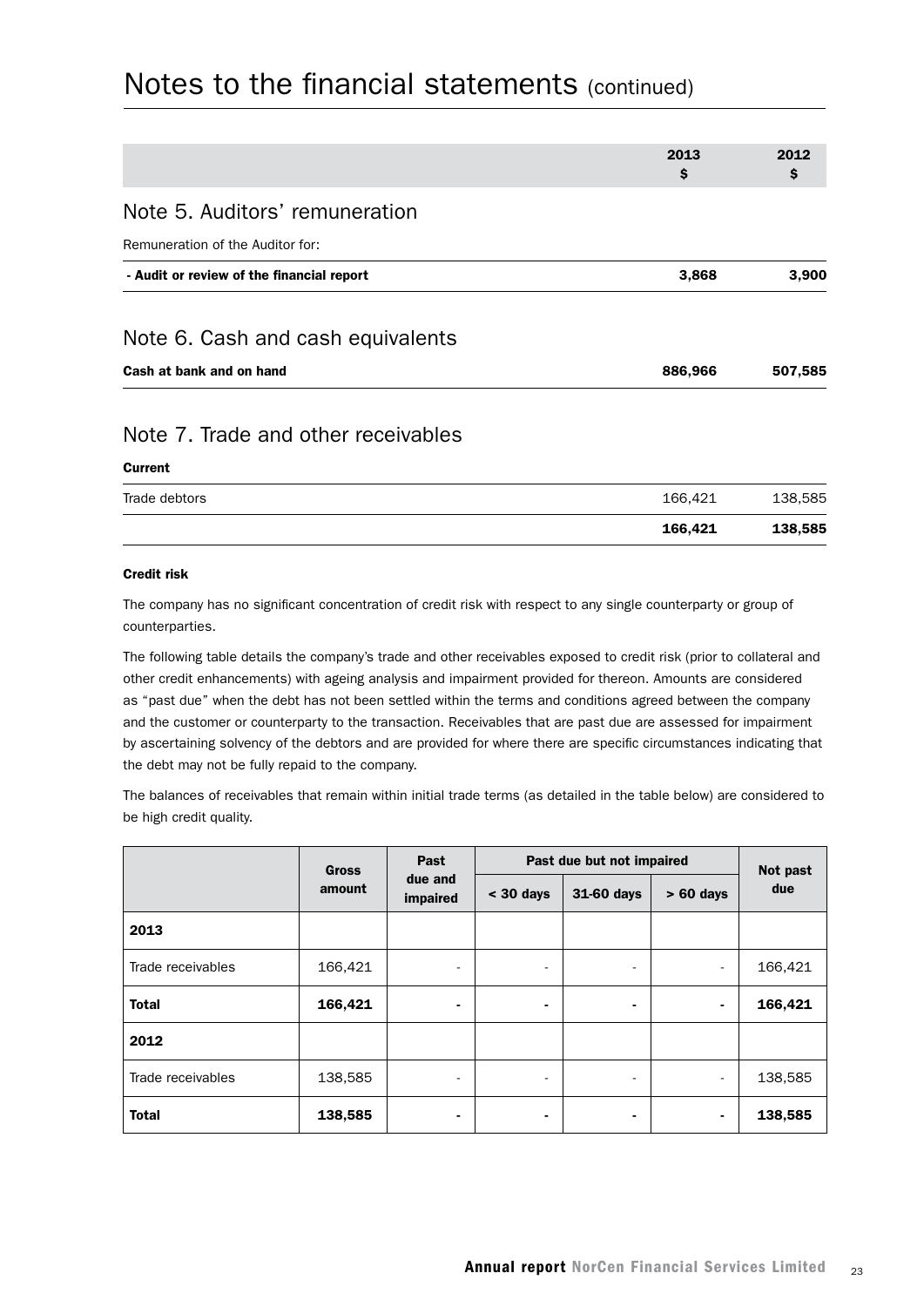| 2013 | 2012 |
|------|------|
|      |      |

## Note 8. Property, plant and equipment

| <b>Buildings</b>                                 |           |           |
|--------------------------------------------------|-----------|-----------|
| At cost                                          | 308,157   | 308,157   |
| Less accumulated depreciation                    | (63, 183) | (51, 717) |
|                                                  | 244,974   | 256,440   |
| <b>Plant and equipment</b>                       |           |           |
| At cost                                          | 18,176    | 9,127     |
| Less accumulated depreciation                    | (4, 276)  | (1,965)   |
|                                                  | 13,900    | 7,162     |
| <b>Computer software</b>                         |           |           |
| At cost                                          | 17,301    | 17,301    |
| Less accumulated depreciation                    | (17, 188) | (16, 644) |
|                                                  | 113       | 657       |
| <b>Total written down amount</b>                 | 258,987   | 264,259   |
| <b>Movements in carrying amounts</b>             |           |           |
| <b>Buildings</b>                                 |           |           |
| Balance at the beginning of the reporting period | 256,440   | 217,844   |
| Additions                                        |           | 58,063    |
| Disposals                                        |           | 8,198     |
| Depreciation expense                             | 11,785    | (11, 269) |
| Balance at the end of the reporting period       | 268,225   | 272,836   |
| <b>Plant and equipment</b>                       |           |           |
| Balance at the beginning of the reporting period | 7,162     | 1,375     |
| Additions                                        | 8,388     | 6,773     |
| Disposals                                        | (52)      |           |
| Depreciation expense                             | (1,598)   | (986)     |
| Balance at the end of the reporting period       | 13,900    | 7,162     |
| <b>Computer software</b>                         |           |           |
| Balance at the beginning of the reporting period | 657       | 895       |
| Additions                                        |           | 327       |
| Disposals                                        |           |           |
| Depreciation expense                             | (630)     | (565)     |
| Balance at the end of the reporting period       | 27        | 657       |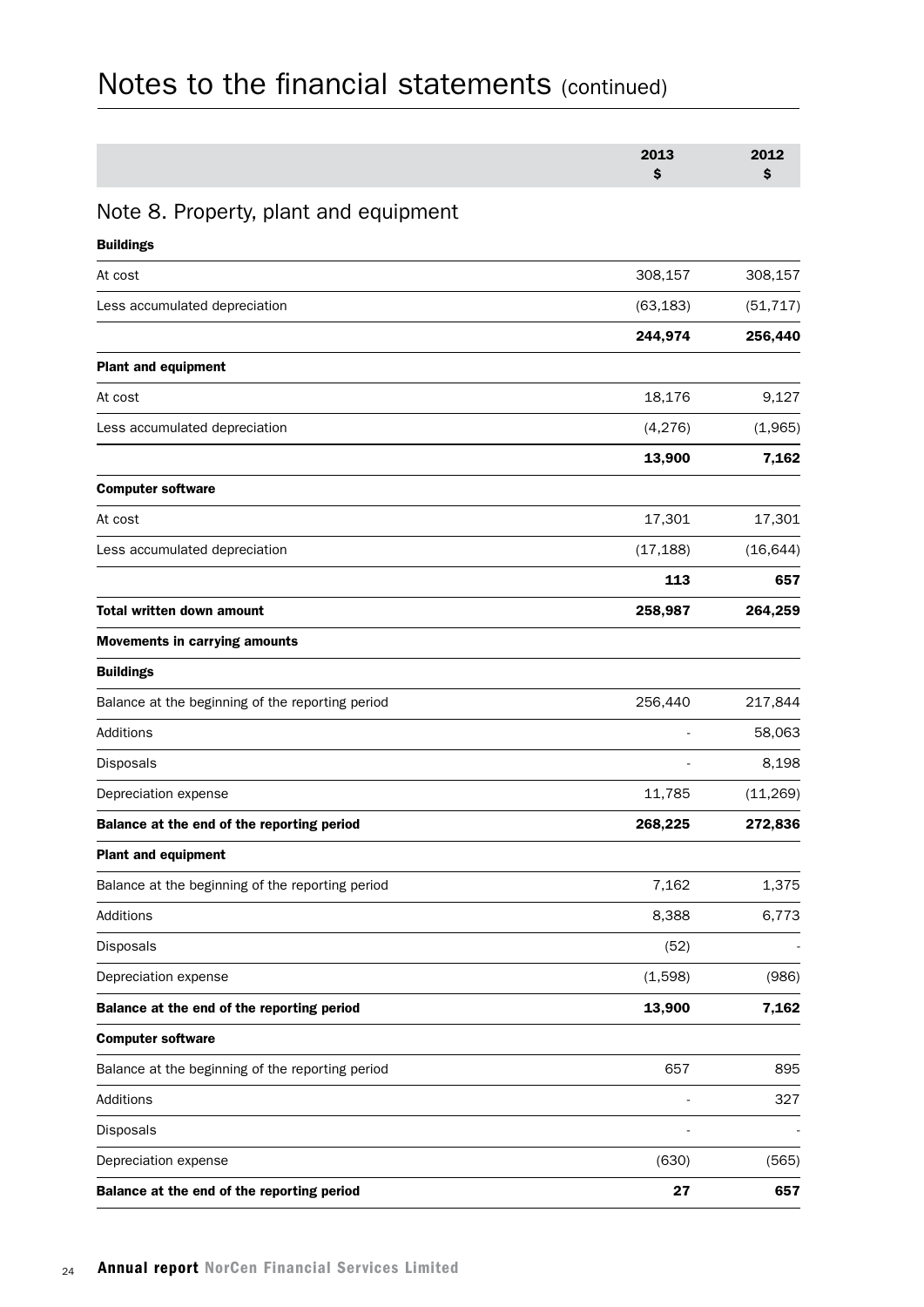|                                                  | 2013<br>\$ | 2012<br>\$ |
|--------------------------------------------------|------------|------------|
| Note 9. Intangible assets                        |            |            |
| <b>Franchise fee</b>                             |            |            |
| At cost                                          | 21,554     | 21,554     |
| Less accumulated amortisation                    | (12, 504)  | (10, 193)  |
|                                                  | 9,050      | 11,361     |
| <b>Establishment costs</b>                       |            |            |
| At cost                                          | 100,000    | 100,000    |
| Less accumulated amortisation                    | (100,000)  | (100,000)  |
| <b>Total Intangible assets</b>                   | 9,050      | 11,361     |
| <b>Movements in carrying amounts</b>             |            |            |
| <b>Franchise fee</b>                             |            |            |
| Balance at the beginning of the reporting period | 11,361     | 21,554     |
| Additions                                        |            |            |
| Disposals                                        |            |            |
| Amortisation expense                             | (2,311)    | (10, 193)  |
| Balance at the end of the reporting period       | 9,050      | 11,361     |
| <b>Preliminary expenses</b>                      |            |            |
| Balance at the beginning of the reporting period |            | 100,000    |
| Additions                                        |            |            |
| Disposals                                        |            | (100,000)  |
| Amortisation expense                             |            |            |
| Balance at the end of the reporting period       |            |            |

#### Current

| Unsecured liabilities:       |        |        |
|------------------------------|--------|--------|
| Trade creditors              | 16.918 | 24,585 |
| Other creditors and accruals | 57.336 | 65.691 |
|                              | 74,254 | 90,276 |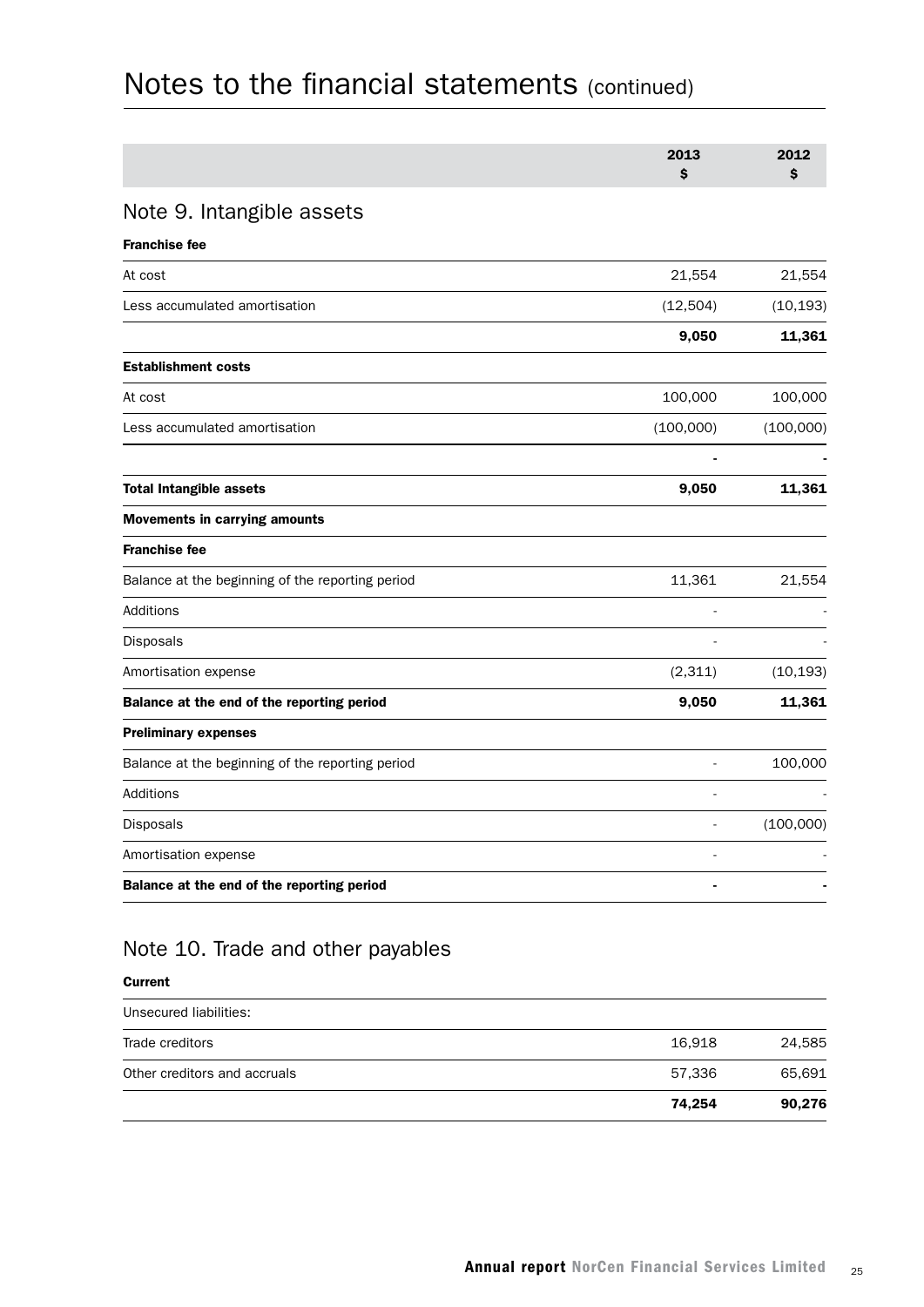|                                      | 2013      | 2012      |
|--------------------------------------|-----------|-----------|
|                                      | \$        | \$        |
| Note 11. Provisions                  |           |           |
| <b>Employee benefits</b>             | 13,118    | 16,294    |
| <b>Movement in employee benefits</b> |           |           |
| Opening balance                      | 16,294    | 18,529    |
| Additional provisions recognised     | 30,136    | 26,988    |
| Amounts utilised during the year     | (33, 312) | (29, 223) |
| <b>Closing balance</b>               | 13,118    | 16,294    |
| <b>Current</b>                       |           |           |
| <b>Annual leave</b>                  | 13,118    | 16,294    |
| <b>Total provisions</b>              | 13,118    | 16,294    |

#### Provision for employee benefits

Provision for employee benefits represents amounts accrued for annual leave and long service leave.

The current portion for this provision includes the total amount accrued for annual leave entitlements and the amounts accrued for long service leave entitlements that have vested due to employees having completed the required period of service. Based on past experience the company does not expect the full amount of annual leave or long service leave balances classified as current liabilities to be settled within the next 12 months. However, these amounts must be classified as current liabilities since the company does not have an unconditional right to defer the settlement of these amounts in the event employees wish to use their leave entitlement.

The non-current portion for this provision includes amounts accrued for long service leave entitlements that have not yet vested in relation to those employees who have not yet completed the required period of service.

|                                                                                           | 2013<br>S | 2012<br>Ş |
|-------------------------------------------------------------------------------------------|-----------|-----------|
| Note 12. Current tax liability                                                            |           |           |
| Income tax payable                                                                        | 97,593    |           |
|                                                                                           |           |           |
| Note 13. Share capital                                                                    |           |           |
| 817,010 Ordinary Shares fully paid of \$1 each                                            | 817,010   | 817,010   |
| Less: Equity raising costs                                                                | (17,991)  | (17, 991) |
| 817,010 Bonus Shares issued August 2012 for no consideration<br>at a rate of 1 for 1 held |           |           |
|                                                                                           | 799,019   | 799,019   |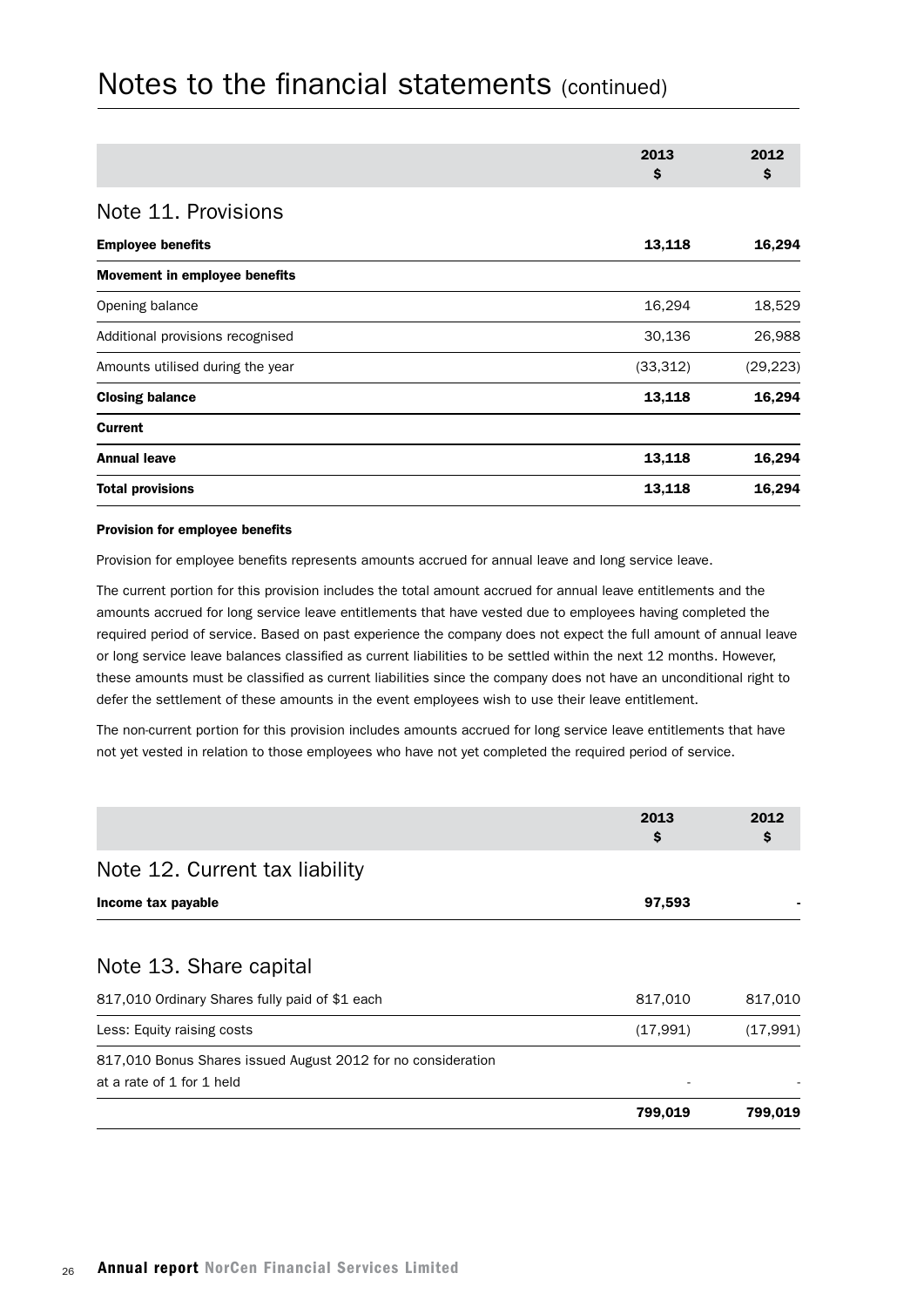|                                                            | 2013<br>S | 2012<br>\$. |
|------------------------------------------------------------|-----------|-------------|
| Note 13. Share capital (continued)                         |           |             |
| <b>Movements in issued capital</b>                         |           |             |
| <b>Ordinary shares</b>                                     |           |             |
| Fully paid ordinary shares:                                |           |             |
| At the beginning of the reporting period                   | 817,010   | 817,010     |
| At the end of the reporting period                         | 817,010   | 817,010     |
| <b>Bonus shares</b>                                        |           |             |
| At the beginning of the reporting period                   |           |             |
| Bonus issue on August 2012 at a rate of 1 for 1 share held | 817,010   |             |
| At the end of the reporting period                         | 817,010   |             |

Ordinary shares participate in dividends and the proceeds on winding up of the company in proportion to the number of shares held. At the shareholders' meetings each shareholder is entitled to one vote when a poll is called, or on a show of hands.

The company does not have authorised capital or par value in respect of its issued shares. All issued shares are fully paid. All shares rank equally with regard to the company's residual assets.

#### Capital management

The Board's policy is to maintain a strong capital base so as to sustain future development of the company. The Board of Directors monitor the return on capital and the level of dividends to shareholders. Capital is represented by total equity as recorded in the Statement of Financial Position.

In accordance with the franchise agreement, in any 12 month period, the funds distributed to shareholders shall not exceed the Distribution Limit.

- (i) the Distribution Limit is the greater of:
	- (a) 20% of the profit or funds of the Franchisee otherwise available for distribution to shareholders in that 12 month period; and
	- (b) subject to the availability of distributable profits, the Relevant Rate of Return multiplied by the average level of share capital of the Franchisee over that 12 month period; and
- (ii) the Relevant Rate of Return is equal to the weighted average interest rate on 90 day bank bills over that 12 month period plus 5%.

The Board is managing the growth of the business in line with this requirement. There are no other externally imposed capital requirements, although the nature of the company is such that amounts will be paid in the form of charitable donations and sponsorship. Charitable donations and sponsorship paid for the year ended 30 June 2013 can be seen in the Statement of Profit or Loss and other Comprehensive Income.

There were no changes in the company's approach to capital management during the year.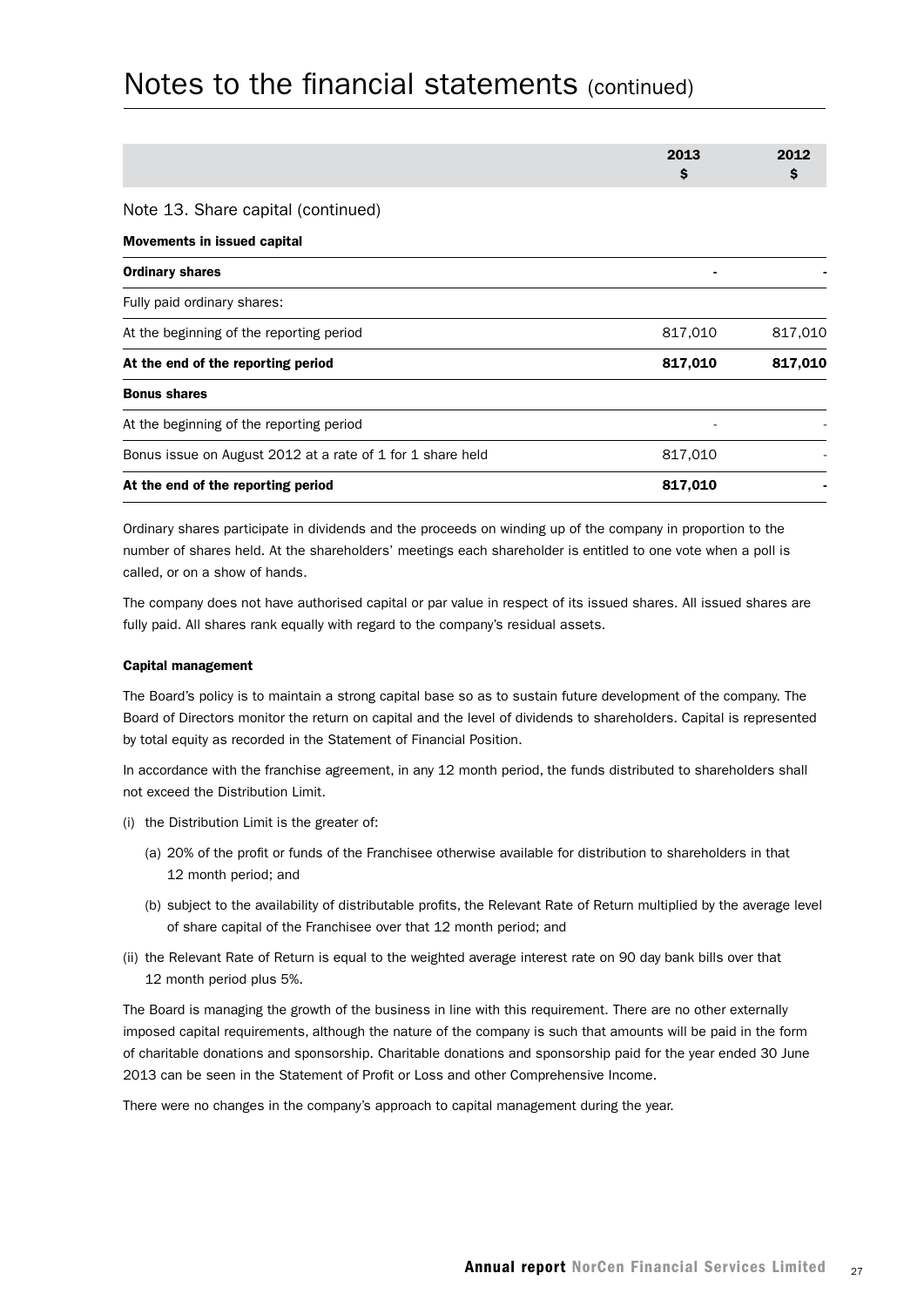| Balance at the end of the reporting period       | 337,440   | 36,028    |
|--------------------------------------------------|-----------|-----------|
| Dividends paid during the year                   | (73,530)  | (49, 021) |
| Profit/(loss) after income tax                   | 374,942   | 121,953   |
| Balance at the beginning of the reporting period | 36,028    | (36,904)  |
| Note 14. Retained earnings                       |           |           |
|                                                  | 2013<br>Ş | 2012<br>Ş |
|                                                  |           |           |

### Note 15. Statement of cash flows

### (a) Cash and cash equivalents balances as shown in the statement of financial position can be reconciled to that shown in the statement

# of cash flows as follows As per the statement of financial position and the statement of financial position and the statement of financial position and the statement of financial position and the statement of financial position and the statement o As per the statement of cash flow **886,966** 507,585 (b) Reconciliation of profit / (loss) after tax to net cash provided from/(used in) operating activities Profit / (loss) after income tax 374,942 121,953 Non cash items - Depreciation 14,678 12,820 - Amortisation 2,311 16,697 - Fixed assets written off  $\overline{8.197}$ Changes in assets and liabilities - (Increase) decrease in receivables - - (Increase) decrease in deferred tax asset 19,827 (19,827) - (Increase) decrease in receivables (27,836) (48,075) - Increase (decrease) in payables (16,023) 28,985 - Increase (decrease) in provisions (3,176) (2,235) - Increase (decrease) in income tax payable 97,593 (13,216)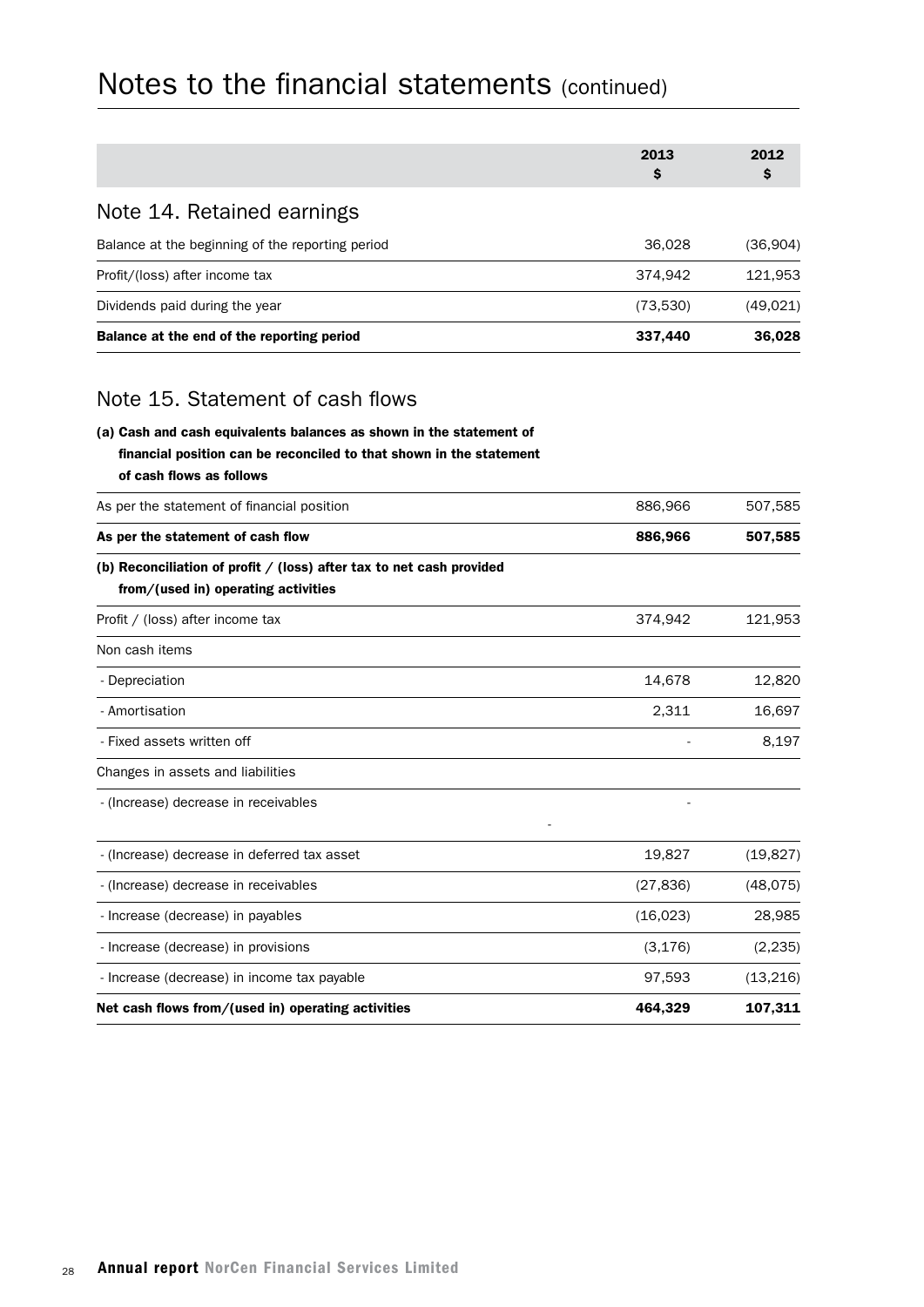### Note 16. Related party transactions

The company's main related parties are as follows:

#### (a) Key management personnel

Any person(s) having authority or responsibility for planning, directing or controlling the activities of the entity, directly or indirectly including any Director (whether executive or otherwise) of that company is considered key management personnel.

#### (b) Other related parties

Other related parties include close family members of key management personnel and entities that are controlled or jointly controlled by those key management personnel, individually or collectively with their close family members.

#### (c) Transactions with key management personnel and related parties

Other than detailed below, no key management personnel or related party has entered into any contracts with the company. Director remuneration benefit and payments have been paid as follows:

#### Remuneration benefits and payments

| <b>Directors' fees</b>            | <b>Primary</b><br>benefits<br>salary & fees<br>2013<br>\$ | <b>Primary</b><br>benefits<br>salary & fees<br>2012<br>\$ |
|-----------------------------------|-----------------------------------------------------------|-----------------------------------------------------------|
| Peter Roylance                    | $\blacksquare$                                            | $\overline{a}$                                            |
| Peter Graham (resigned 30/06/13)  | 4,360                                                     | 4,360                                                     |
| Susan Marstaeller                 | 1,090                                                     | 1,090                                                     |
| <b>Walter Mott</b>                | 3,270                                                     | 3,270                                                     |
| Andrzej Skora                     | 5,056                                                     | 1,090                                                     |
| <b>Greg Marshall</b>              | 1,308                                                     | 1,000                                                     |
| Denise Daday (resigned 05/02/13)  | 2,180                                                     | 3,270                                                     |
| David Pettman                     | 3,139                                                     | 726                                                       |
| <b>Bruce Nicholls</b>             | 727                                                       |                                                           |
| David Wheeler                     | 727                                                       |                                                           |
| David Ford (appointed 05/02/13)   | 818                                                       |                                                           |
| Trevor Tobias (resigned 01/02/12) |                                                           | 635                                                       |

Newspaper House Pty Ltd and James Yeates Printing Pty Ltd, of which Walter H Mott is a Director and shareholder, received a fee of \$16,123 (2012: \$11,419) for advertising and printing services supplied during the year ended 30 June 2013.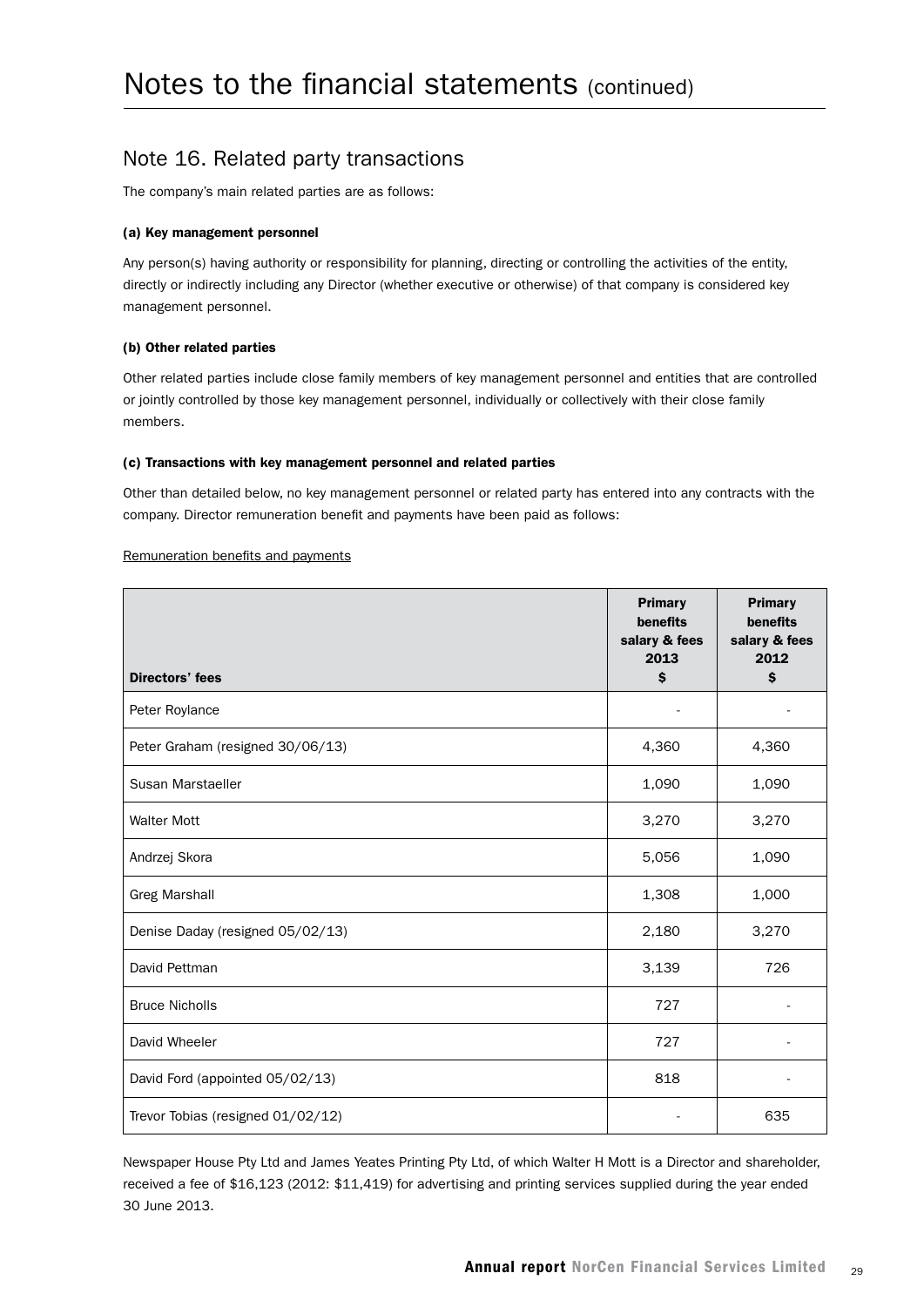#### Note 16. Related party transactions (continued)

#### (c) Transactions with key management personnel and related parties (continued)

Kimo Pty Ltd of which Walter Mott is a Director and shareholder received a fee of \$4,400 (2012: \$9,600) for accounting services supplied during the year ended 30 June 2013.

#### (d) Key management personnel shareholdings

The number of ordinary shares in NorCen Financial Services Ltd held by each key management personnel of the company during the financial year is as follows:

|                       | 2013    | 2012   |
|-----------------------|---------|--------|
| Peter Roylance        | 2,002   | 1,001  |
| Peter Graham          | 9,002   | 4,501  |
| Susan Marstaeller     | 6,002   | 3,001  |
| <b>Walter Mott</b>    | 111,736 | 55,868 |
| Andrzej Skora         | 4,002   | 2,001  |
| <b>Greg Marshall</b>  | 4,000   | 2,000  |
| Denise Daday          | 5,000   | 2,500  |
| David Pettman         | 5,000   | 2,500  |
| <b>Bruce Nicholls</b> | 31,824  |        |
| David Wheeler         | 11,600  | ۰      |
| David Ford            | 22,000  | 15,000 |

There was no movement in key management personnel shareholdings during the year. Each share held has a paid up value of \$1 and is fully paid.

#### (e) Other key management transactions

There has been no other transactions involving equity instruments other than those described above.

## Note 17. Events after the reporting period

There have been no events after the end of the financial year that would materially affect the financial statements except for the company is in the process of opening a branch in Kilmore. The new branch will incur costs and losses during its establishment period. Furthermore the company has signed a contract for the purchase of premises in Kilmore to operate the franchise of the Kilmore Community Bank® Branch, this will not materially allow the ability of the company to gift, donate or sponsor community groups as at a level equivalent to last year. Nor will it effect the ability of the company to pay a dividend to shareholders.

### Note 18. Contingent liabilities and assets

There were no contingent liabilities or assets at the date of this report to affect the financial statements.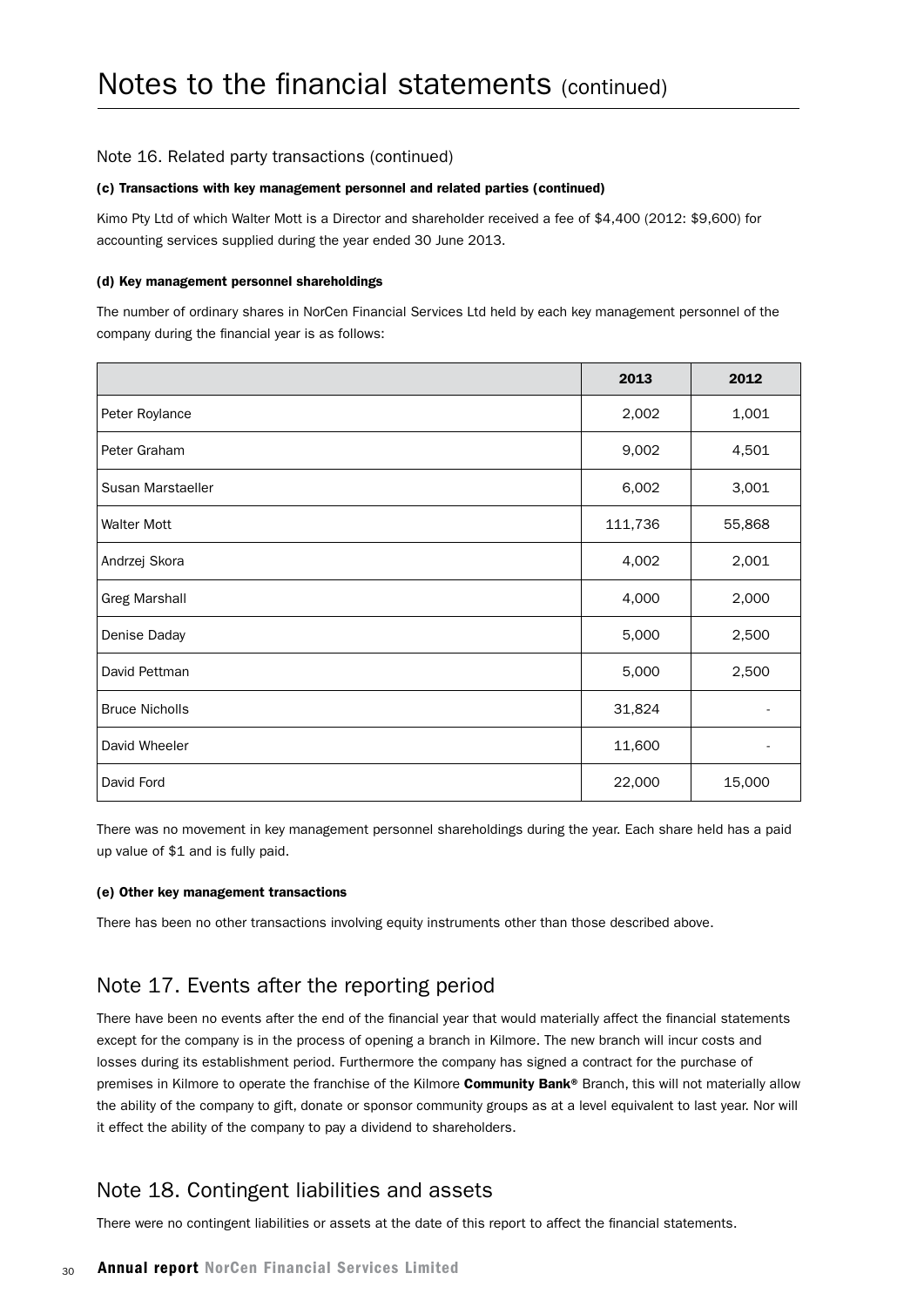### Note 19. Operating segments

The company operates in the financial services sector where it provides banking services to its clients. The company operates in one geographic area being Wallan, Victoria. The company has a franchise agreement in place with Bendigo and Adelaide Bank Limited who account for 100% of the revenue (2012: 100%).

### Note 20. Company details

The registered office and principal place of business is: 1/51 High Street, Wallan.

|                                                                                                                                                                                                                                                                | 2013<br>Ś | 2012<br>Ś |
|----------------------------------------------------------------------------------------------------------------------------------------------------------------------------------------------------------------------------------------------------------------|-----------|-----------|
| Note 21. Earnings per share                                                                                                                                                                                                                                    |           |           |
| Basic earnings per share amounts are calculated by dividing profit / (loss)<br>after income tax by the weighted average number of ordinary shares<br>outstanding during the year.                                                                              |           |           |
| Diluted earnings per share amounts are calculated by dividing profit /<br>(loss) after income tax by the weighted average number of ordinary shares<br>outstanding during the year (adjusted for the effects of any dilutive options or<br>preference shares). |           |           |
| The following reflects the income and share data used in the basic and diluted<br>earnings per share computations:                                                                                                                                             |           |           |
| Profit after income tax expense                                                                                                                                                                                                                                | 374,942   | 121,953   |
| Weighted average number of ordinary shares for basic and<br>diluted earnings per share                                                                                                                                                                         | 1,634,020 | 817,010   |
| Note 22. Dividends paid or provided for on<br>ordinary shares                                                                                                                                                                                                  |           |           |
| (a) Dividends provided for during the year                                                                                                                                                                                                                     |           |           |
| (i) Final dividend                                                                                                                                                                                                                                             |           |           |
| Franked dividends - 4.5 cents per share (2012- 6 cents per share)                                                                                                                                                                                              | 73,530    | 49,021    |
| (a) Franking credit balance                                                                                                                                                                                                                                    |           |           |
| The amount of franking credits available for the subsequent financial year are:                                                                                                                                                                                |           |           |
| Franking account balance as at the end of the financial year                                                                                                                                                                                                   | 77,700    | 60,243    |
| Franking credits that will arise from the payment of income tax payable                                                                                                                                                                                        |           |           |
| as at the end of the financial year                                                                                                                                                                                                                            | 97,593    | (19, 827) |
|                                                                                                                                                                                                                                                                | 175,293   | 40,416    |
|                                                                                                                                                                                                                                                                |           |           |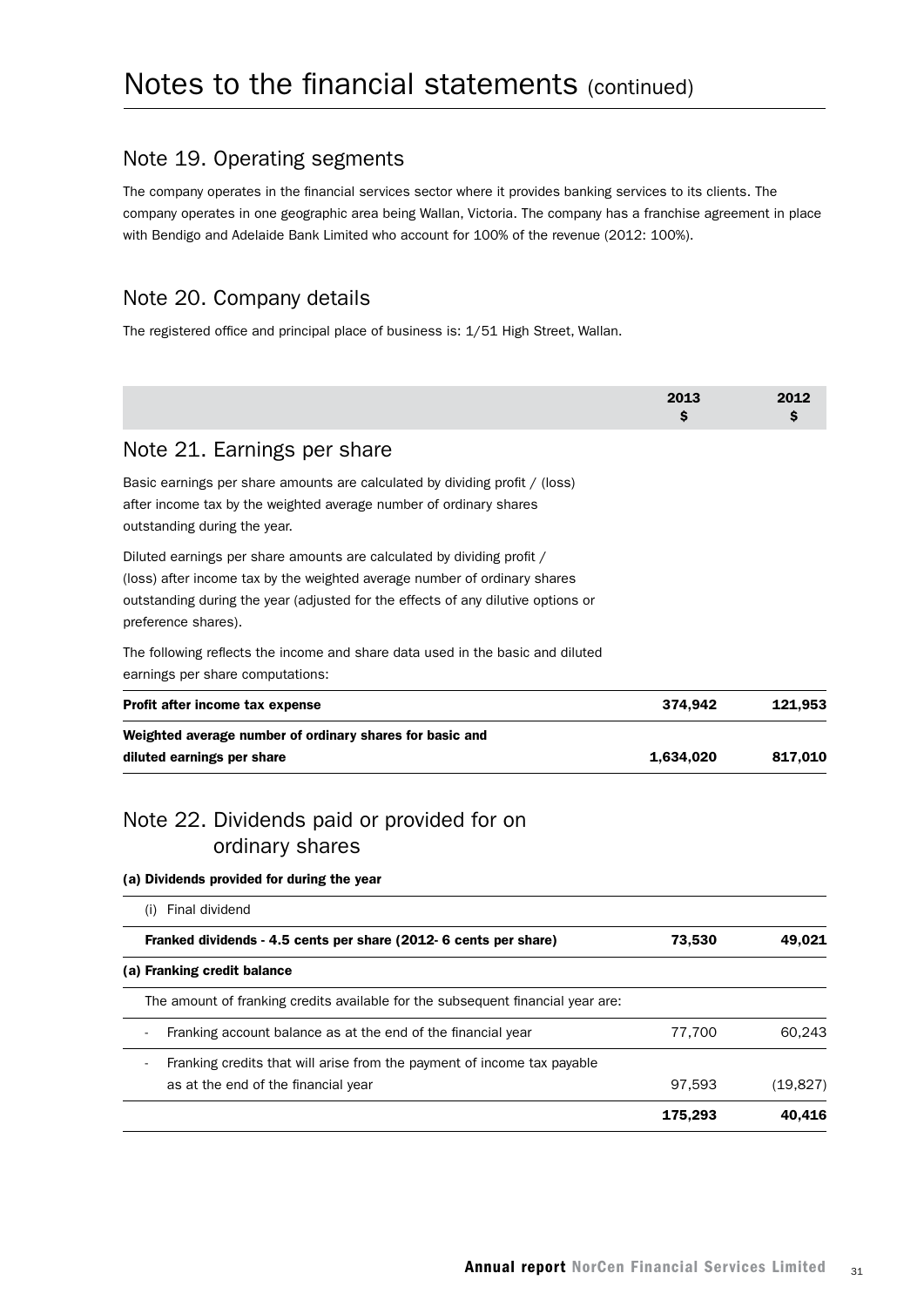### Note 23. Financial risk management

The company's financial instruments consist mainly of deposits with banks, account receivables and payables, bank overdraft and loans. The totals for each category of financial instruments measured in accordance with AASB 139 as detailed in the accounting policies are as follows:

|                                    | <b>Note</b> | 2013<br>Ş | 2012<br>Ş |
|------------------------------------|-------------|-----------|-----------|
| <b>Financial assets</b>            |             |           |           |
| Cash & cash equivalents            | 6           | 886,966   | 507,585   |
| Trade and other receivables        | 7           | 166,421   | 138,585   |
| <b>Total financial assets</b>      |             | 1,053,387 | 646,170   |
| <b>Financial liabilities</b>       |             |           |           |
| Trade and other payables           | 10          | 74.254    | 90,276    |
| <b>Total financial liabilities</b> |             | 74,254    | 90,276    |

#### Financial risk management policies

The Board of Directors has overall responsibility for the establishment and oversight of the risk management framework. The Board has established an Audit Committee which reports regularly to the Board. The Audit Committee is assisted in the area of risk management by an internal audit function.

#### Specific financial risk exposure and management

The company has exposure to credit risk, liquidity risk and market risk from their use of financial instruments. There have been no substantive changes in the types of risks the company is exposed to, how the risks arise, or the Board's objectives, policies and processes for managing or measuring the risks from the previous period.

#### (a) credit risk

Credit risk is the risk of financial loss to the company if a customer or counterparty to a financial instrument fails to meet its contractual obligations. For the company it arises from receivables and cash assets.

Credit risk is managed through maintaining procedures that ensure, to the extent possible, that clients and counterparties to transactions are of sound credit worthiness and their financial stability is monitored and assessed on a regular basis. Such monitoring is used in assessing receivables for impairment. Credit terms for normal fee income are generally 30 days from the date of invoice. For fees with longer settlements, terms are specified in the individual client contracts.

The maximum exposure to credit risk by class of recognised financial assets at the end of the reporting period is equivalent to the carrying amount and classification of those financial assets as presented in the statement of financial position.

The company's exposure to credit risk is limited to Australia by geographic area. The majority of receivables are due from Bendigo and Adelaide Bank Limited.

None of the assets of the company are past due (2012: nil past due) and based on historic default rates, the company believes that no impairment allowance is necessary in respect of assets not past due.

The company limits its exposure to credit risk by only investing in liquid securities with Bendigo and Adelaide Bank Limited and therefore credit risk is considered minimal.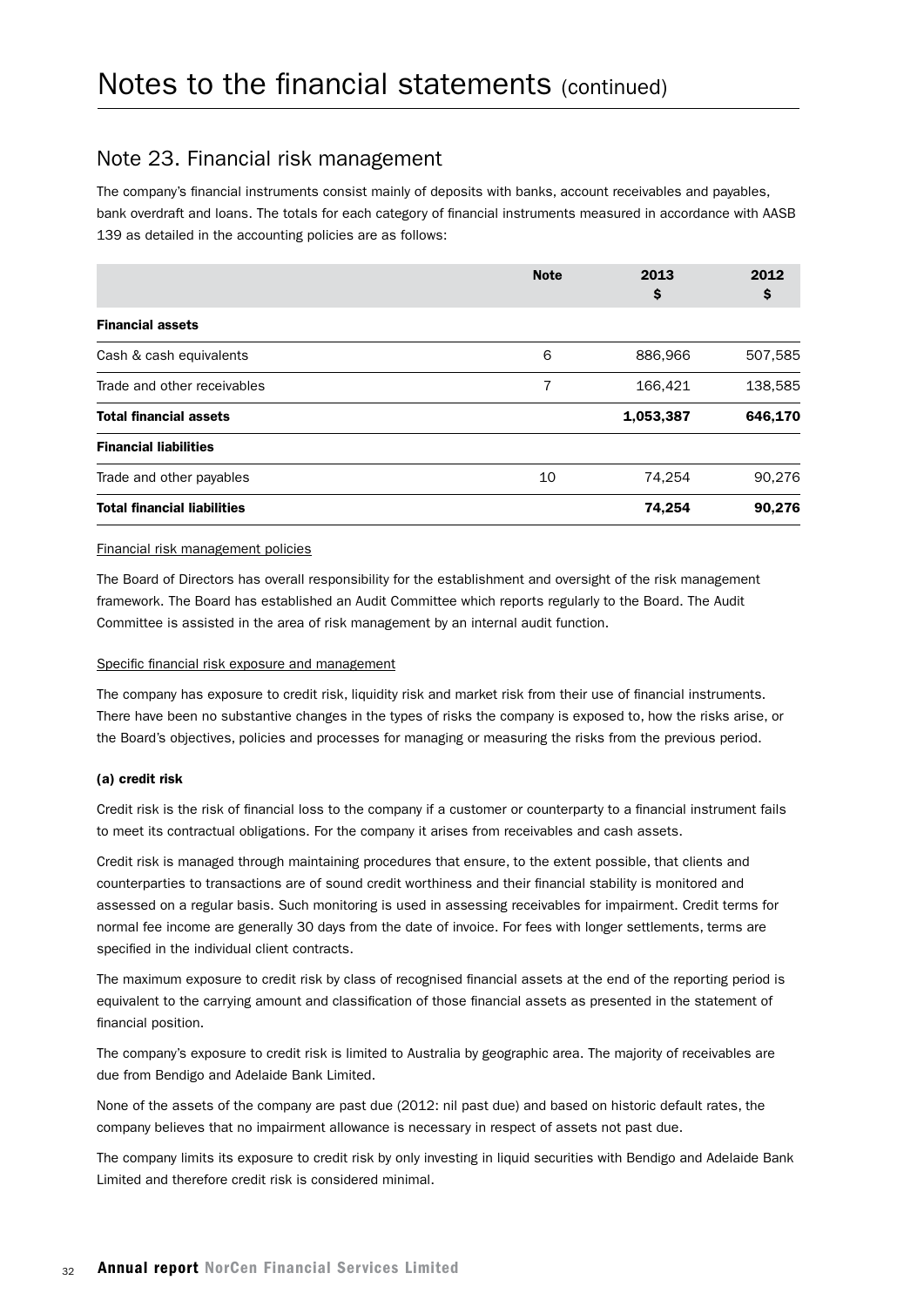| A rated                                        | 886,966    | 507,585    |
|------------------------------------------------|------------|------------|
| Cash and cash equivalents:                     |            |            |
| (a) Credit risk (continued)                    |            |            |
| Note 23. Financial risk management (continued) |            |            |
|                                                | 2013<br>\$ | 2012<br>\$ |
|                                                |            |            |

#### (b) Liquidity risk

Liquidity risk is the risk that the company will not be able to meet its financial obligations as they fall due. The company ensures it will have enough liquidity to meet its liabilities when due under both normal and stressed conditions. Liquidity management is carried out within the guidelines set by the Board.

Typically, the company maintains sufficient cash on hand to meet expected operational expenses, including the servicing of financial obligations. This excludes the potential impact of extreme circumstances that cannot reasonably be predicted, such as natural disasters.

Financial liability and financial asset maturity analysis:

|                                                      | <b>Note</b>    | <b>Total</b><br>\$ | Within 1 year<br>S | 1 to 5 years<br>\$ | Over 5 years<br>\$ |
|------------------------------------------------------|----------------|--------------------|--------------------|--------------------|--------------------|
| 30 June 2013                                         |                |                    |                    |                    |                    |
| <b>Financial liabilities due</b>                     |                |                    |                    |                    |                    |
| Trade and other payables                             | 10             | 74,254             | 74,254             |                    |                    |
| <b>Total expected outflows</b>                       |                | 74,254             | 74,254             |                    |                    |
| <b>Financial assets - realisable</b>                 |                |                    |                    |                    |                    |
| Cash & cash equivalents                              | 6              | 886,966            | 886,966            |                    |                    |
| Trade and other receivables                          | $\overline{7}$ | 166,421            | 166,421            |                    |                    |
| <b>Total anticipated inflows</b>                     |                | 1,053,387          | 1,053,387          |                    |                    |
| Net (outflow)/inflow financial<br><b>instruments</b> |                | 979,133            | 979,133            |                    |                    |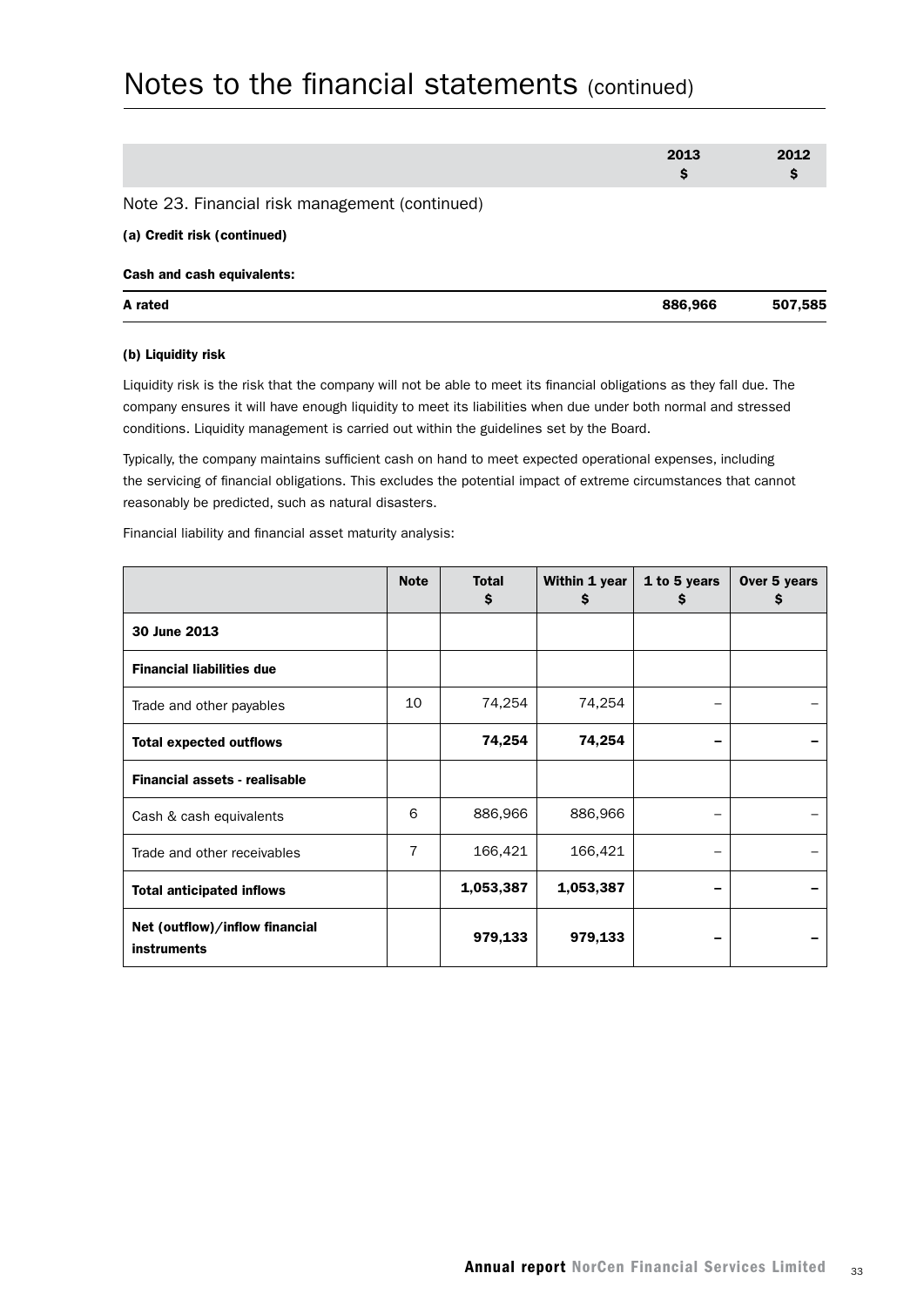#### Note 23. Financial risk management (continued)

#### (b) Liquidity risk (continued)

|                                                      | <b>Note</b> | <b>Total</b><br>\$ | Within 1 year<br>S | 1 to 5 years<br>s | Over 5 years<br>s |
|------------------------------------------------------|-------------|--------------------|--------------------|-------------------|-------------------|
| 30 June 2012                                         |             |                    |                    |                   |                   |
| <b>Financial liabilities due</b>                     |             |                    |                    |                   |                   |
| Trade and other payables                             | 10          | 90,276             | 90,276             |                   |                   |
| <b>Total expected outflows</b>                       |             | 90,276             | 90,276             |                   |                   |
| <b>Financial assets - realisable</b>                 |             |                    |                    |                   |                   |
| Cash & cash equivalents                              | 6           | 507,585            | 507,585            |                   |                   |
| Trade and other receivables                          | 7           | 138,585            | 138,585            |                   |                   |
| <b>Total anticipated inflows</b>                     |             | 646,170            | 646,170            |                   |                   |
| Net (outflow)/inflow financial<br><b>instruments</b> |             | 555,894            | 555,894            |                   |                   |

#### (c) Market risk

Market risk is the risk that changes in market prices, such as interest rates, will affect the company's income or the value of its holdings of financial instruments. The objective of market risk management is to manage and control market risk exposures within acceptable parameters.

Interest rate risk is the risk that the fair value or future cash flows of a financial instrument will fluctuate because of changes in market interest rates. The company reviews the exposure to interest rate risk as part of the regular Board meetings.

The weighted average interest rates of the company's interest-bearing financial assets are as follows:

| <b>Financial assets</b>                            | 2013<br>% | 2012<br>% |
|----------------------------------------------------|-----------|-----------|
| Cash and cash equivalents (net of bank overdrafts) | 7.16%     | 7.35%     |

#### Sensitivity analysis

The following table illustrates sensitivities to the company's exposures to changes in interest rates and equity prices. The table indicates the impact on how profit and equity values reported at the end of the reporting period would have been affected by changes in the relevant risk variable that management considers to be reasonably possible.

These sensitivities assume that the movement in a particular variable is independent of other variables.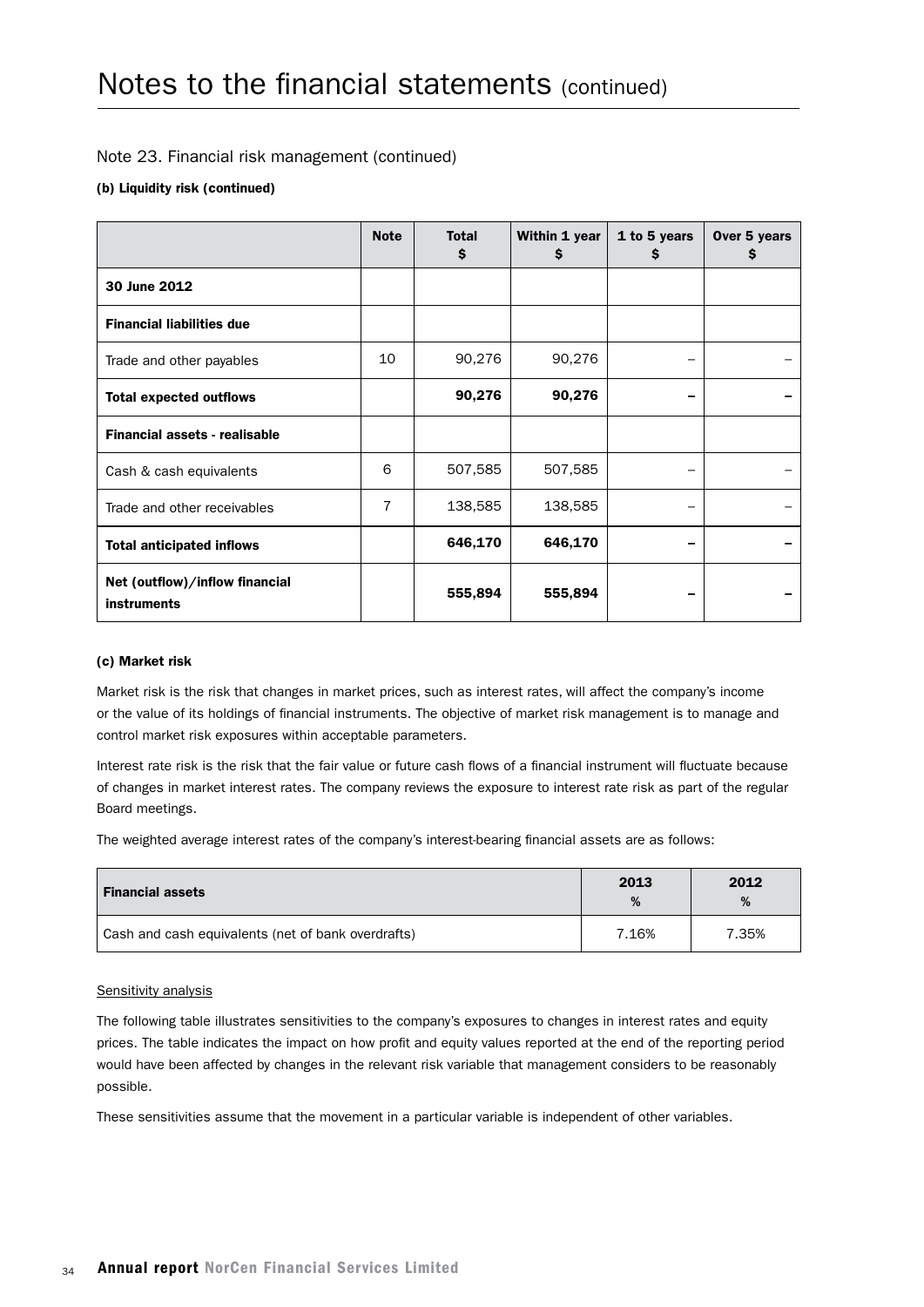| 2013 | 2012 |
|------|------|
|      |      |

Note 23. Financial risk management (continued)

#### (c) Market risk (continued)

Sensitivity analysis (continued)

|                                           | <b>Profit</b><br>S | <b>Equity</b><br>\$ |
|-------------------------------------------|--------------------|---------------------|
| Year ended 30 June 2013                   |                    |                     |
| +/-1% in interest rates (interest income) | 8,870              | 8,870               |
|                                           | 8,870              | 8,870               |
| Year ended 30 June 2012                   |                    |                     |
| +/-1% in interest rates (interest income) | 5,076              | 5,076               |
|                                           | 5,076              | 5,076               |

The company has no exposure to fluctuations in foreign currency.

#### (d) Price risk

The company is not exposed to any material price risk.

#### Fair values

The fair values of financial assets and liabilities approximate the carrying values as disclosed in the Statement of Financial Position. Fair value is the amount at which an asset could be exchanged, or liability settled, between knowledgeable, willing parties in an arm's length transaction. The company does not have any unrecognised financial instruments at year end.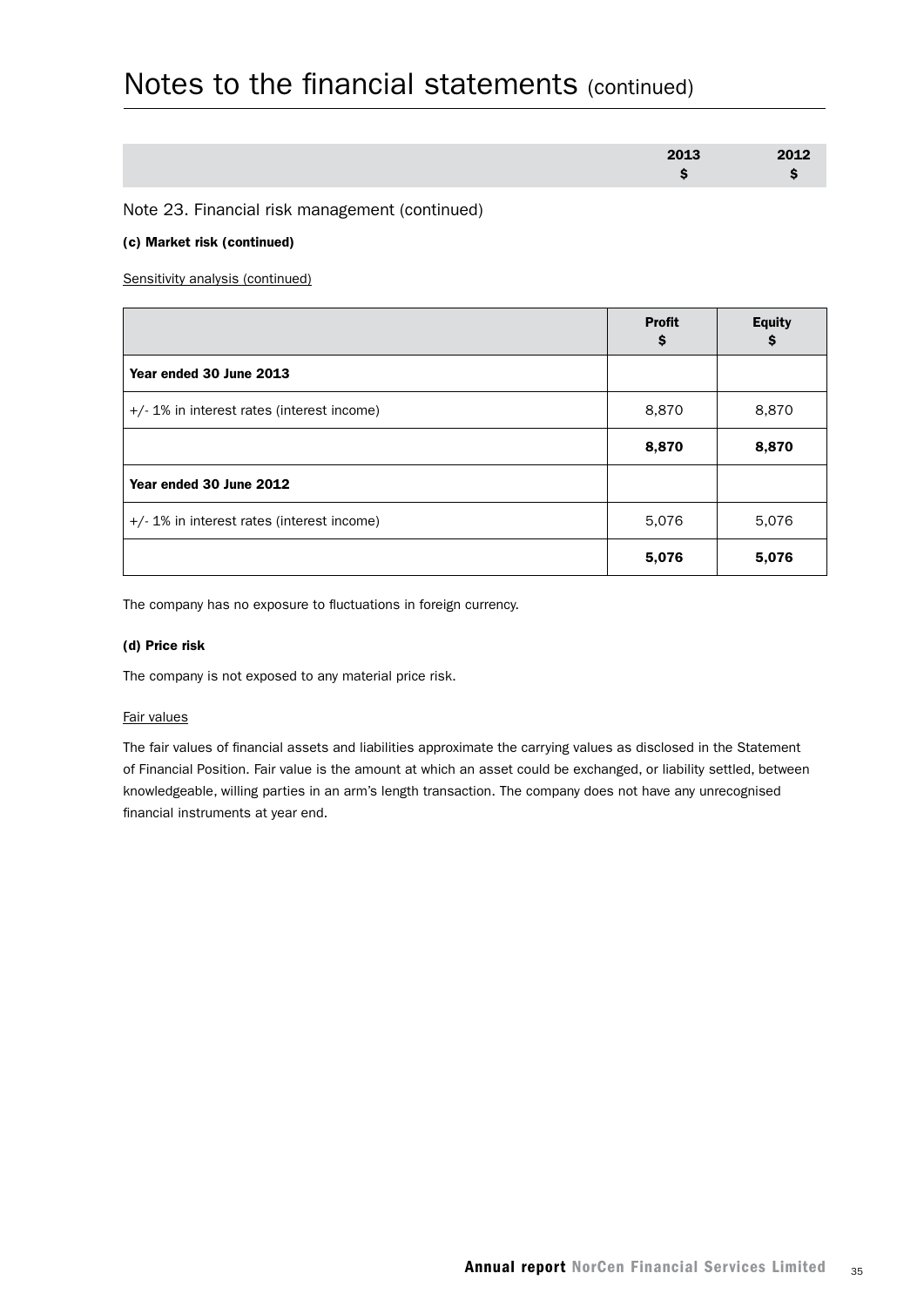# Directors' declaration

In accordance with a resolution of the Directors of NorCen Financial Services Ltd, the Directors of the company declare that:

- 1 the financial statements and notes of the company as set out on pages 12 to 35 are in accordance with the Corporations Act 2001 and:
	- (i) comply with Australian Accounting Standards, which as stated in accounting policy Note 1(a) to the financial statements constitutes compliance with International Financial Reporting Standards (IFRS); and
	- (ii) give a true and fair view of the company's financial position as at 30 June 2013 and of the performance for the year ended on that date;
- 2 in the Directors' opinion there are reasonable grounds to believe that the company will be able to pay its debts as and when they become due and payable.

This resolution is made in accordance with a resolution of the Board of Directors.

Nastaelle

Susan Marstaeller **Director** 

Signed at Wallan on 20 September 2013.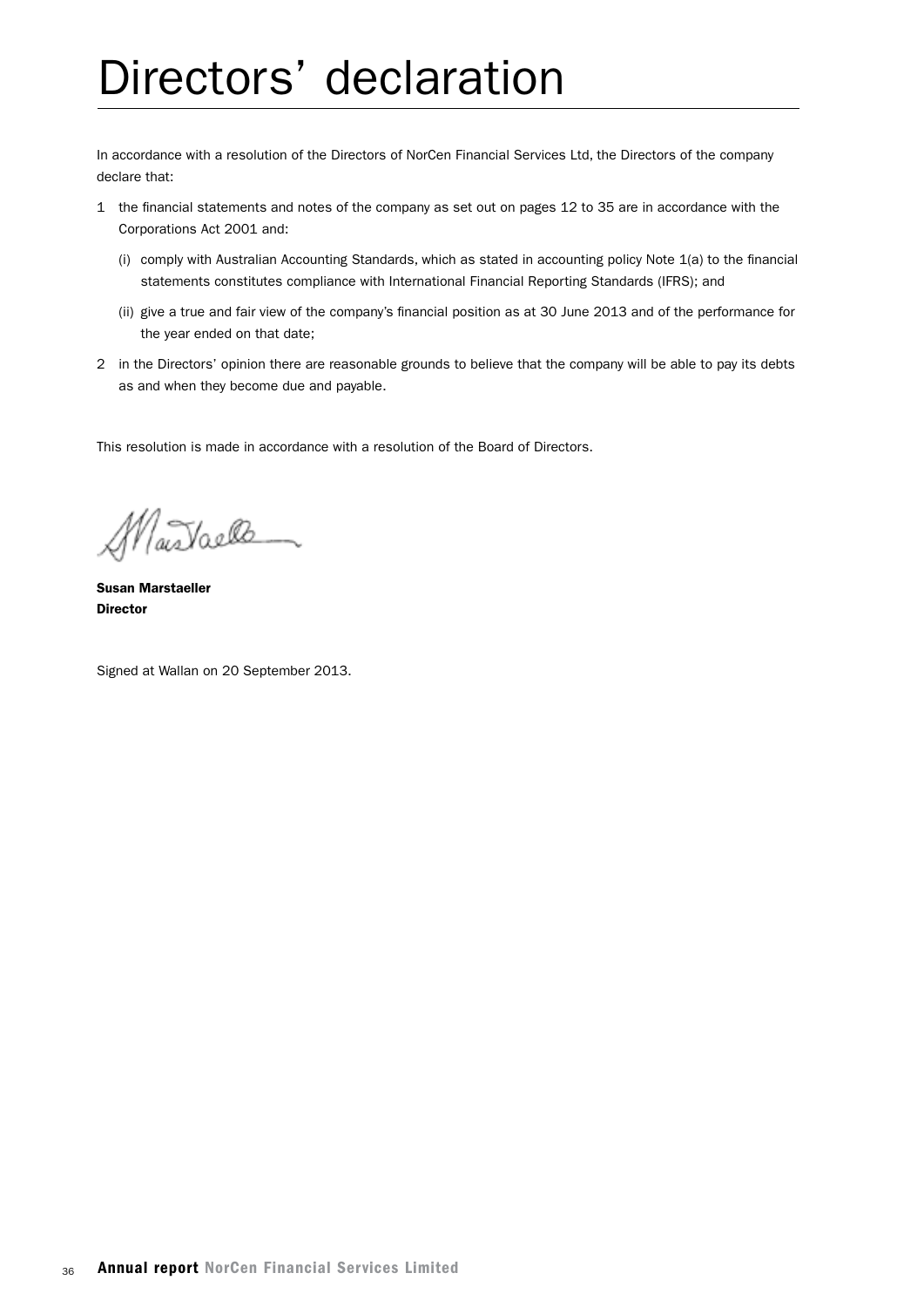# Independent audit report



Level 2, 10-14 Forest Street Bendige, Victoria PO Box 30, Bendigo, VIC 3552

Telephone: (83) 5445 4200 Fax: 1974 SALL 4344 **INDEPENDENT AUDITOR'S REPORT** Email: red@railadvisers.com.au TO THE MEMBERS OF NORCEN FINANCIAL SERVICES LTD www.rsdadvisaes.com.au

#### **Report on the Financial Report**

We have audited the accompanying financial report of NorCen Financial Services Limited, which comprises the statement of financial position as at 30 June 2013, the statement of profit or loss and other comprehensive income, the statement of changes in equity and the statement of cash flows for the year then ended, notes comprising a summary of significant accounting policies and other explanatory information and the directors' declaration of the entity comprising the company and the entities it controlled at the year's end.

#### Directors' Responsibility for the Financial Report

The directors of the company are responsible for the preparation of the financial report that gives a true and fair view in accordance with Australian Accounting Standards and the Corporations Act 2001 and for such internal control as the directors determine is necessary to enable the preparation of the financial report that gives a true and fair view and is free from material misstatement, whether due to fraud or error. In Note 1, the directors also state, in accordance with Accounting Standard AASB 101: Presentation of Financial Statements, that the financial statements comply with International Financial Reporting Standards (IFRS).

#### Auditor's Responsibility

Our responsibility is to express an opinion on the financial report based on our audit. We conducted our audit in accordance with Australian Auditing Standards. Those standards require that we comply with relevant ethical requirements relating to audit engagements and plan and perform the audit to obtain reasonable assurance about whether the financial report is free from material misstatement.

An audit involves performing procedures to obtain audit evidence about the amounts and disclosures in the financial report. The procedures selected depend on the auditor's judgement, including the assessment of the risks of material misstatement of the financial report, whether due to fraud or error. In making those risk assessments, the auditor considers internal control relevant to the company's preparation of the financial report in order to design audit procedures that are appropriate in the circumstances, but not for the purpose of expressing an opinion on the effectiveness of the company's internal control. An audit also includes evaluating the appropriateness of accounting policies used and the reasonableness of accounting estimates made by the directors, as well as evaluating the overall presentation of the financial report.

Richmond Sinnett & Detabung ABN 40 616 244 309 Liability limited by a scheme approved under Professional Standards Legislation

Partners: Warren Sinoott Cata Hall **Brett Andrews** 

Philip Delaborat Kathie Texula David Richtsond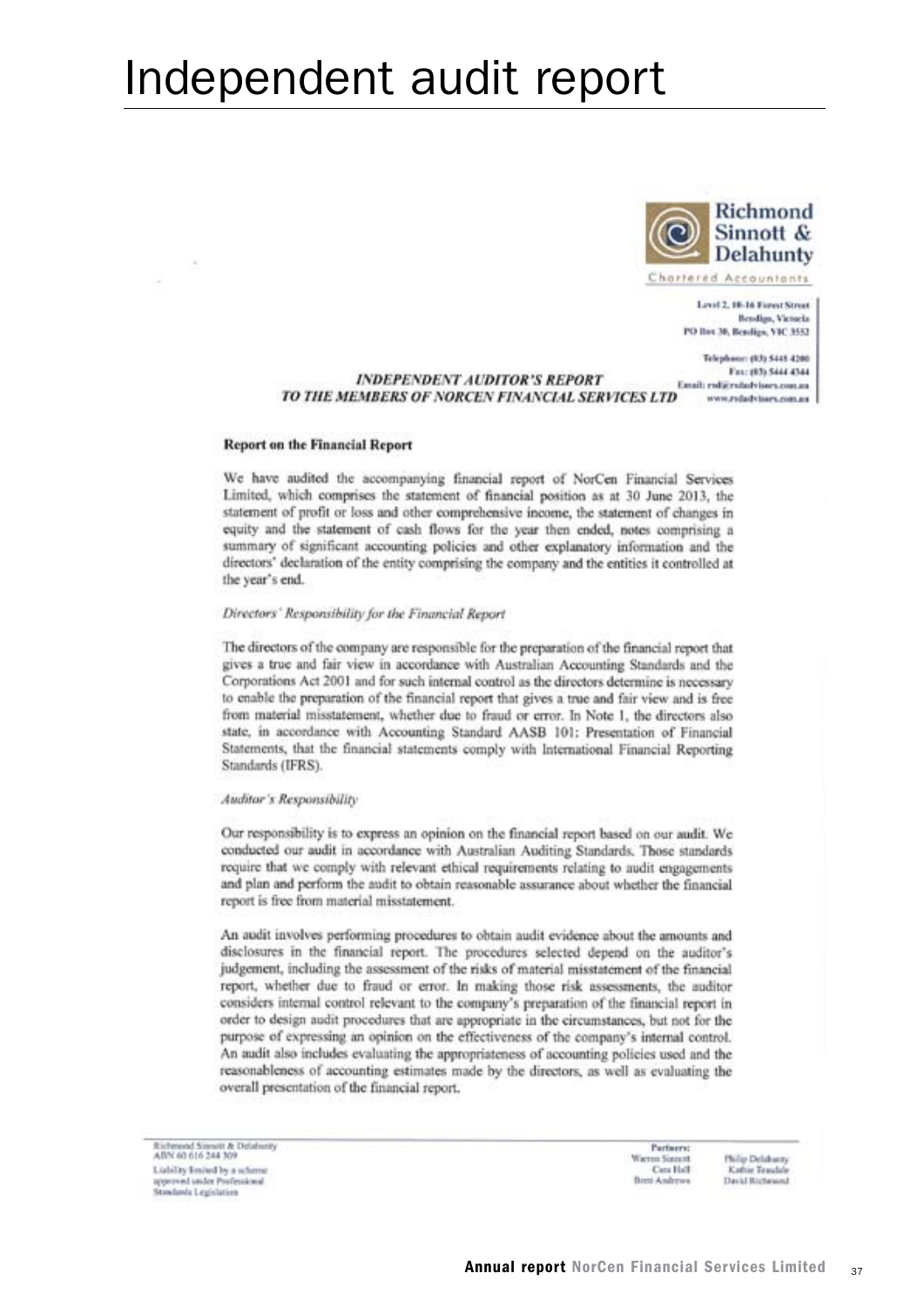We believe that the audit evidence we have obtained is sufficient and appropriate to provide a basis for our audit opinion.

#### Independence

In conducting our audit, we have complied with the independence requirements of the Corporations Act 2001. We confirm that the independence declaration required by the Corporations Act 2001, which has been given to the directors of NorCen Financial Services Limited, would be in the same terms if provided to the directors as at the time of this auditor's report.

#### Auditor's Opinion

In our opinion:

- the financial report of NorCen Financial Services Limited is in accordance  $\left( a\right)$ with the Corporations Act 2001, including:
	- giving a true and fair view of the financial position as at 30 June 2013  $(i)$ and of its performance for the year ended on that date; and
	- $(ii)$ complying with Australian Accounting Standards (including Australian Accounting Interpretations) and the Corporations Regulations 2001; and
- $(b)$ the financial report also complies with the International Financial Reporting Standards as disclosed in Note 1.

Richmond Surract + Delationly

RICHMOND SINNOTT & DELAHUNTY Chartered Accountants

W. J. SINNOTT Partner

Dated at Bendigo, 20 September 2013